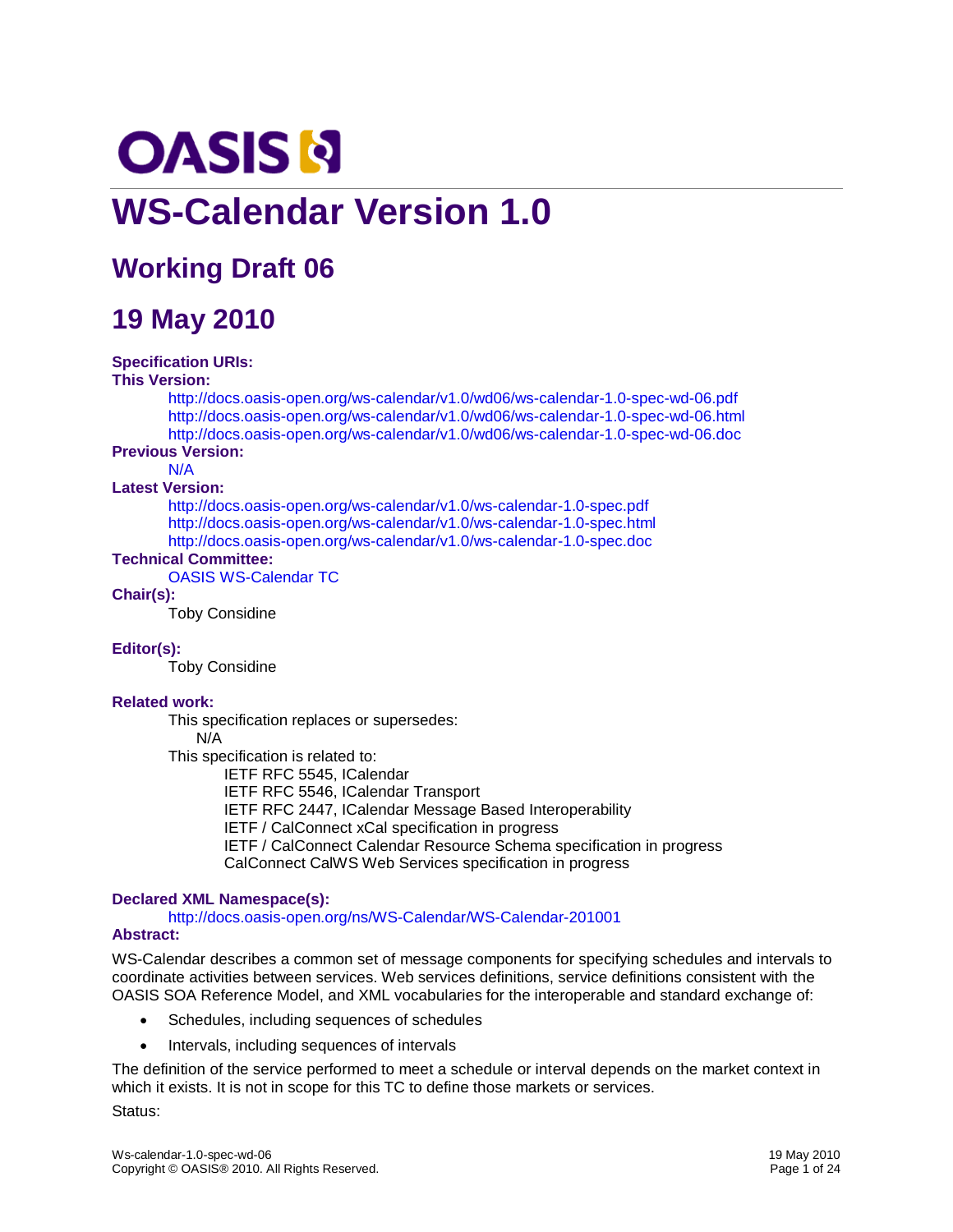This document was last revised or approved by the WS-Calendar Technical Committee on the above date. The level of approval is also listed above. Check the "Latest Version" or "Latest Approved Version" location noted above for possible later revisions of this document.

Technical Committee members should send comments on this specification to the Technical Committee's email list. Others should send comments to the Technical Committee by using the "Send A Comment" button on the Technical Committee's web page at [http://www.oasis-open.org/committees/WS-Calendar/.](http://www.oasis-open.org/committees/WS-Calendar/)

For information on whether any patents have been disclosed that may be essential to implementing this specification, and any offers of patent licensing terms, please refer to the Intellectual Property Rights section of the Technical Committee web page [\(http://www.oasis-open.org/committees/WS-](http://www.oasis-open.org/committees/WS-Calendar/ipr.php)[Calendar/ipr.php.](http://www.oasis-open.org/committees/WS-Calendar/ipr.php)

The non-normative errata page for this specification is located at [http://www.oasis](http://www.oasis-open.org/committees/WS-Calendar/)[open.org/committees/WS-Calendar/.](http://www.oasis-open.org/committees/WS-Calendar/)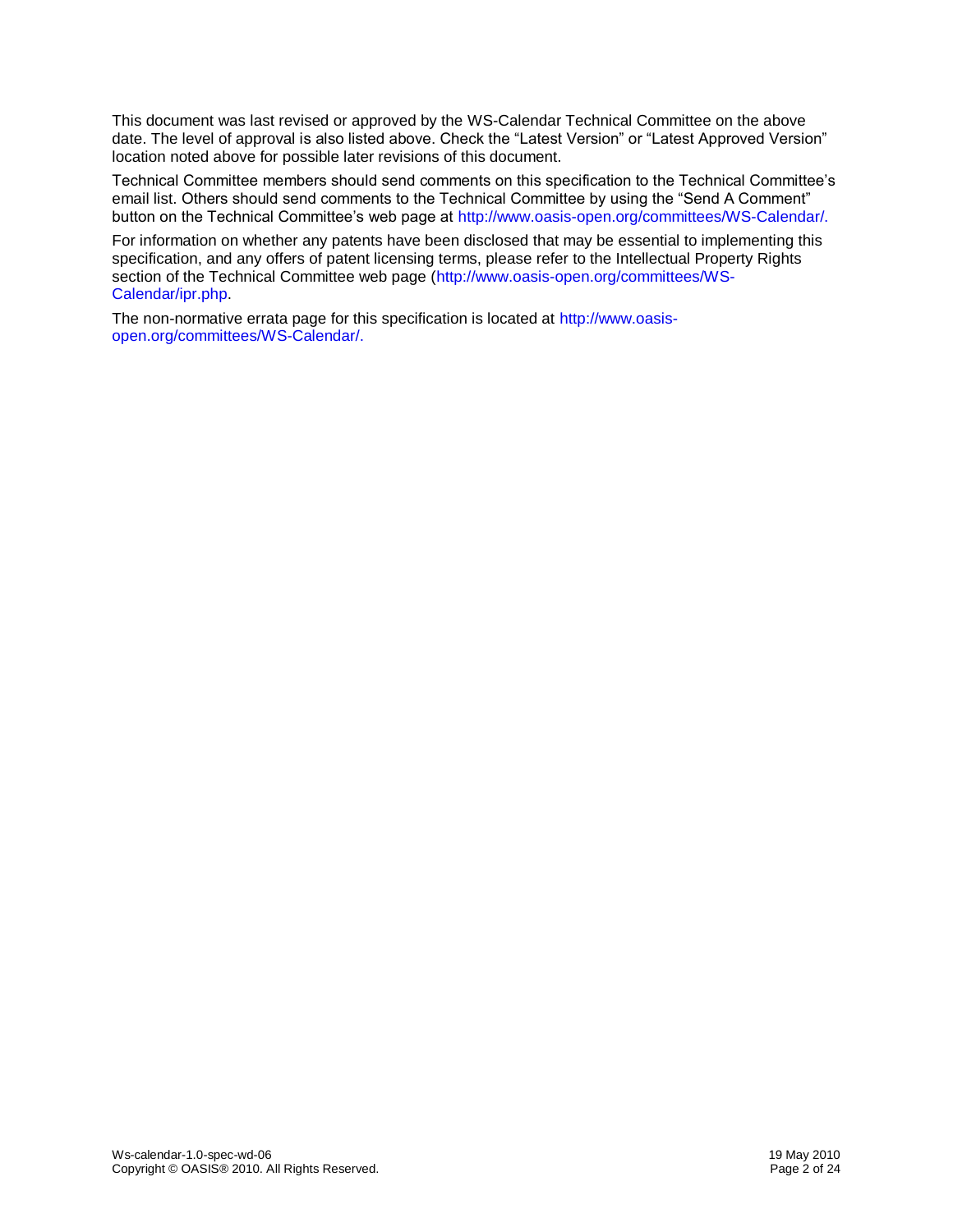# **Notices**

Copyright © OASIS® 2010. All Rights Reserved.

All capitalized terms in the following text have the meanings assigned to them in the OASIS Intellectual Property Rights Policy (the "OASIS IPR Policy"). The full Policy may be found at the OASIS website.

This document and translations of it may be copied and furnished to others, and derivative works that comment on or otherwise explain it or assist in its implementation may be prepared, copied, published, and distributed, in whole or in part, without restriction of any kind, provided that the above copyright notice and this section are included on all such copies and derivative works. However, this document itself may not be modified in any way, including by removing the copyright notice or references to OASIS, except as needed for the purpose of developing any document or deliverable produced by an OASIS Technical Committee (in which case the rules applicable to copyrights, as set forth in the OASIS IPR Policy, must be followed) or as required to translate it into languages other than English.

The limited permissions granted above are perpetual and will not be revoked by OASIS or its successors or assigns.

This document and the information contained herein is provided on an "AS IS" basis and OASIS DISCLAIMS ALL WARRANTIES, EXPRESS OR IMPLIED, INCLUDING BUT NOT LIMITED TO ANY WARRANTY THAT THE USE OF THE INFORMATION HEREIN WILL NOT INFRINGE ANY OWNERSHIP RIGHTS OR ANY IMPLIED WARRANTIES OF MERCHANTABILITY OR FITNESS FOR A PARTICULAR PURPOSE.

OASIS requests that any OASIS Party or any other party that believes it has patent claims that would necessarily be infringed by implementations of this OASIS Committee Specification or OASIS Standard, to notify OASIS TC Administrator and provide an indication of its willingness to grant patent licenses to such patent claims in a manner consistent with the IPR Mode of the OASIS Technical Committee that produced this specification.

OASIS invites any party to contact the OASIS TC Administrator if it is aware of a claim of ownership of any patent claims that would necessarily be infringed by implementations of this specification by a patent holder that is not willing to provide a license to such patent claims in a manner consistent with the IPR Mode of the OASIS Technical Committee that produced this specification. OASIS may include such claims on its website, but disclaims any obligation to do so.

OASIS takes no position regarding the validity or scope of any intellectual property or other rights that might be claimed to pertain to the implementation or use of the technology described in this document or the extent to which any license under such rights might or might not be available; neither does it represent that it has made any effort to identify any such rights. Information on OASIS' procedures with respect to rights in any document or deliverable produced by an OASIS Technical Committee can be found on the OASIS website. Copies of claims of rights made available for publication and any assurances of licenses to be made available, or the result of an attempt made to obtain a general license or permission for the use of such proprietary rights by implementers or users of this OASIS Committee Specification or OASIS Standard, can be obtained from the OASIS TC Administrator. OASIS makes no representation that any information or list of intellectual property rights will at any time be complete, or that any claims in such list are, in fact, Essential Claims.

The names "OASIS", [insert specific trademarked names and abbreviations here] are trademarks of OASIS, the owner and developer of this specification, and should be used only to refer to the organization and its official outputs. OASIS welcomes reference to, and implementation and use of, specifications, while reserving the right to enforce its marks against misleading uses. Please see [http://www.oasis](http://www.oasis-open.org/who/trademark.php)[open.org/who/trademark.php](http://www.oasis-open.org/who/trademark.php) for above guidance.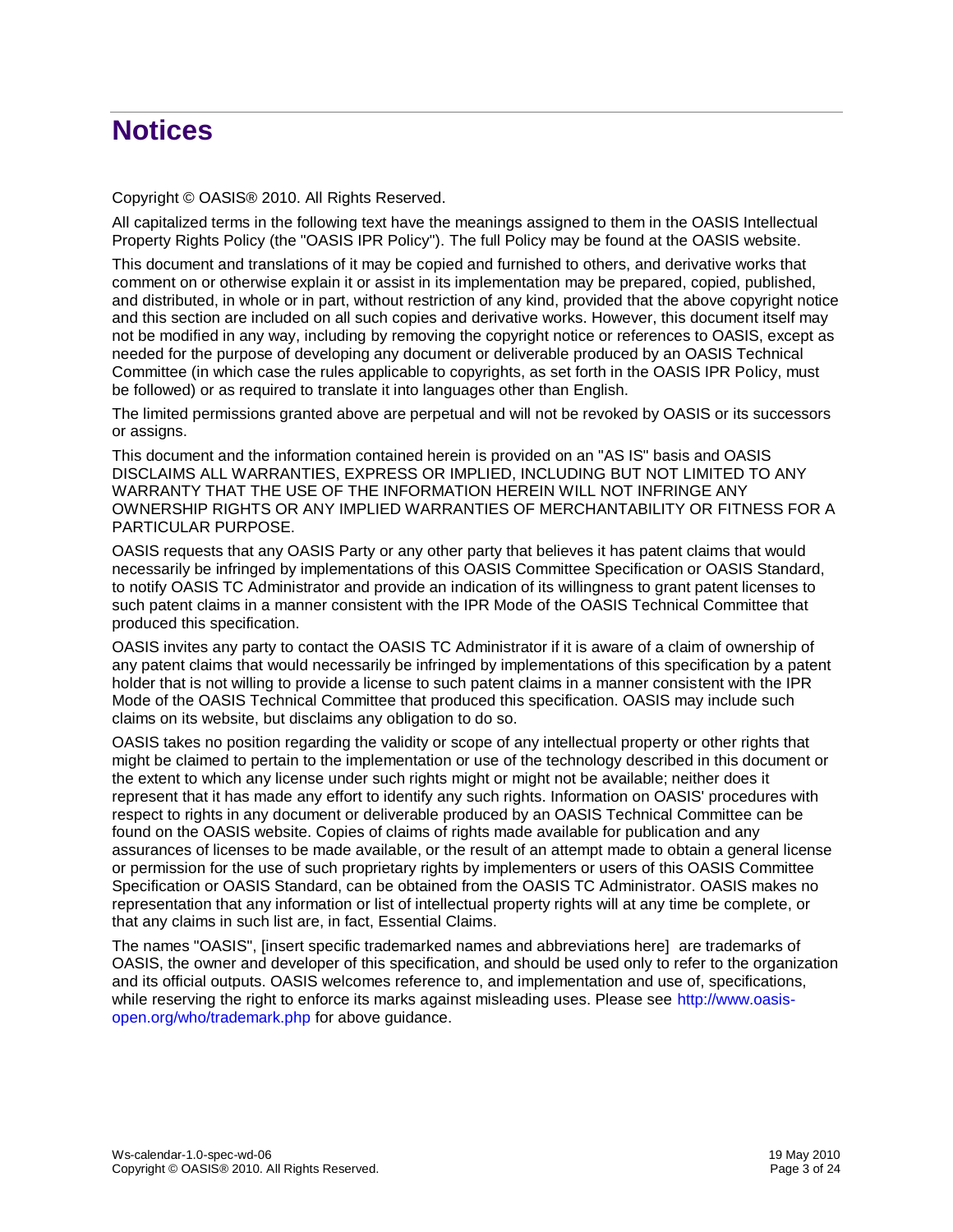# **Table of Contents**

| 1            |  |  |  |
|--------------|--|--|--|
|              |  |  |  |
|              |  |  |  |
|              |  |  |  |
|              |  |  |  |
|              |  |  |  |
| $\mathbf{2}$ |  |  |  |
|              |  |  |  |
|              |  |  |  |
| 3            |  |  |  |
|              |  |  |  |
|              |  |  |  |
|              |  |  |  |
|              |  |  |  |
|              |  |  |  |
|              |  |  |  |
|              |  |  |  |
| 4            |  |  |  |
|              |  |  |  |
|              |  |  |  |
|              |  |  |  |
|              |  |  |  |
|              |  |  |  |
|              |  |  |  |
| 5            |  |  |  |
|              |  |  |  |
| 6            |  |  |  |
|              |  |  |  |
|              |  |  |  |
| 7            |  |  |  |
| 8            |  |  |  |
|              |  |  |  |
|              |  |  |  |
|              |  |  |  |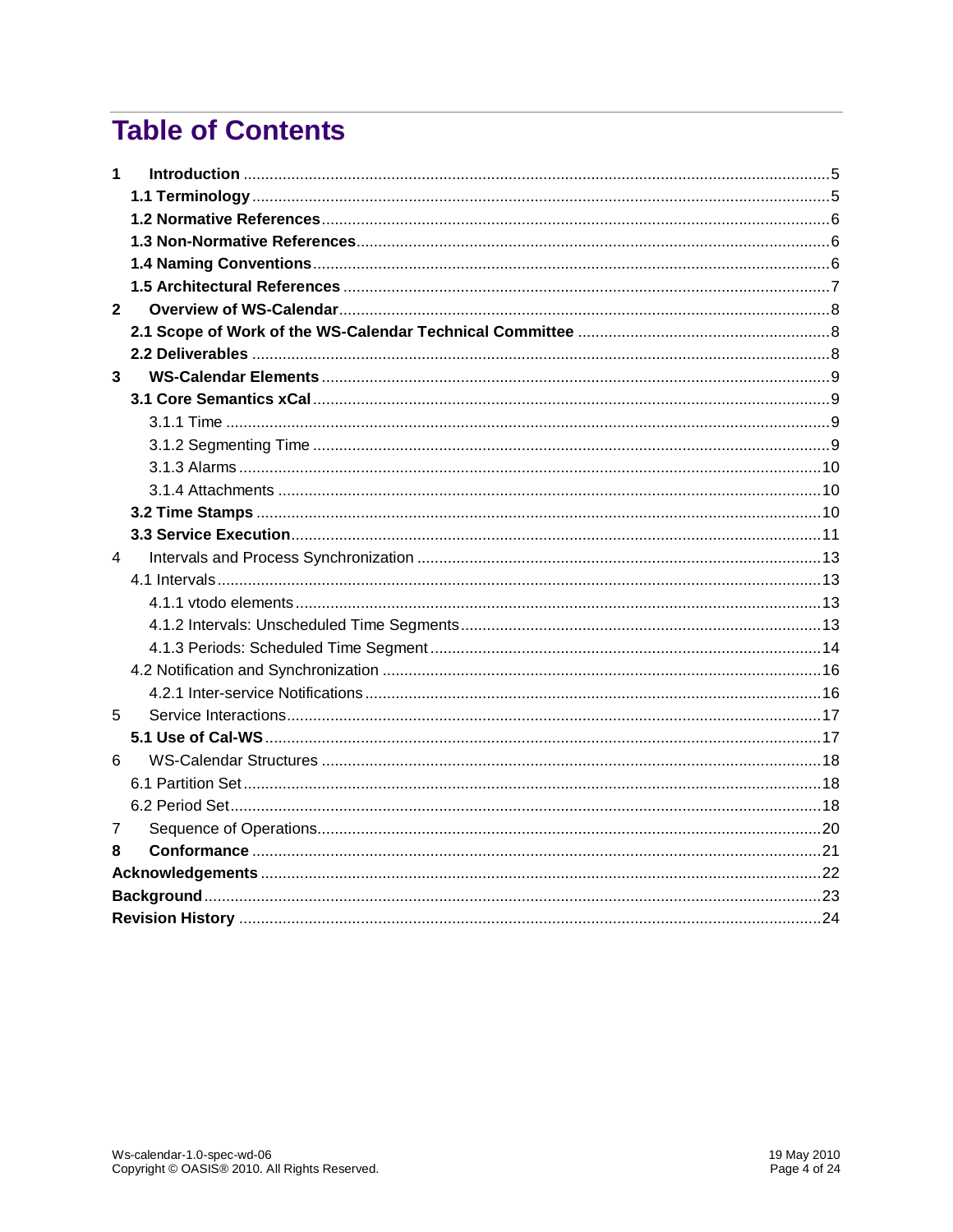# <span id="page-4-0"></span>**1 Introduction**

One of the most fundamental components of negotiating services is agreeing when something should

- occur, and in auditing when they did occur. Short running services have traditionally been handled as if
- they were instantaneous, and thereby dodged this requirement through just-in-time requests. Longer
- running processes may require significant lead times. When multiple long-running services participate in
- the same business process, it may be more important to negotiate a common completion time than a
- common start time. Central coordination of such services reduces interoperability as it requires the
- coordinating agent to know the lead time of each service.
- Other processes may have multiple and periodic occurrence. Identical processes may need to be
- requested on multiple schedules. Other processes must be requested to coincide with or avoid human
- interactions. An example is a process that occurs on the first Tuesday of every month. Others may need
- 12 to be completed on schedules that vary by local time zone.
- Physical processes are now being coordinated by web services. Building systems and industrial
- processes are operated using oBIX, BACnet/WS, LON-WS, OPC XML, and a number of proprietary
- specifications including TAC-WS, Gridlogix EnNet, and MODBUS.NET. Energy use in buildings can be
- reduced while improving performance if building systems are coordinated with the schedules of the
- buildings occupants.
- An increasing number of specifications envision synchronization of processes through mechanisms
- including broadcast scheduling. Efforts to build an intelligent power grid (or smart grid) rely on
- coordinating processes in homes, offices, and industry with projected and actual power availability,
- including different prices at different times. Two active OASIS Technical Committees require a common
- means to specify schedule and interval: Energy Interoperation (EITC) and Energy Market Information
- Exchange (EMIX). Emergency management coordinators wish to inform geographic regions of future
- events, such as a projected tornado touchdown, using EDXL. These efforts would benefit from a common standard for transmitting schedule and interval.
- For human interactions and human scheduling, the well-known iCalendar format is used. Today, there is no equivalent standard for web services. As an increasing number of physical processes are managed by
- web services, the lack of a similar standard for scheduling and coordination of services becomes critical.
- The goal of WS-Calendar is to adapt the existing specifications for calendaring and apply them to develop
- a standard for how schedule and event information is passed between and within services. The standard
- should adopt the semantics and vocabulary of iCalendar for application to the completion of web service
- contracts. WS Services will be built on work done and ongoing in The Calendaring and Scheduling
- Consortium (CalConnect), in particular the xCal, Calendar Resource Schema, and CalWS specifications.
- A calendar event without an associated contract is of little use. WS-Calendar will be a micro-specification,
- and then a micro-standard. WS-Calendar is unlikely to be used by itself. WS-Calendar will instead be
- used inside other specifications and standards, bringing a common scheduling function to diverse interactions in different domains.
- Special impetus to develop the WS-Calendar Specification is derived from the National Institute of
- Standards and Technology (NIST) Smart Grid Interoperability Road Map prepares in support of the US
- Department of Energy (DOE) as described in the Energy Independence and Security Act of 2007 (EISA
- 2007). The roadmap stated that common communication of schedule and interval is a cross-cutting
- critical to overall roadmap success.
- A. All examples and all Appendices are non-normative.

### <span id="page-4-1"></span>**1.1 Terminology**

- The key words "MUST", "MUST NOT", "REQUIRED", "SHALL", "SHALL NOT", "SHOULD", "SHOULD
- NOT", "RECOMMENDED", "MAY", and "OPTIONAL" in this document are to be interpreted as described
- in **[RFC2119](#page-5-3)**.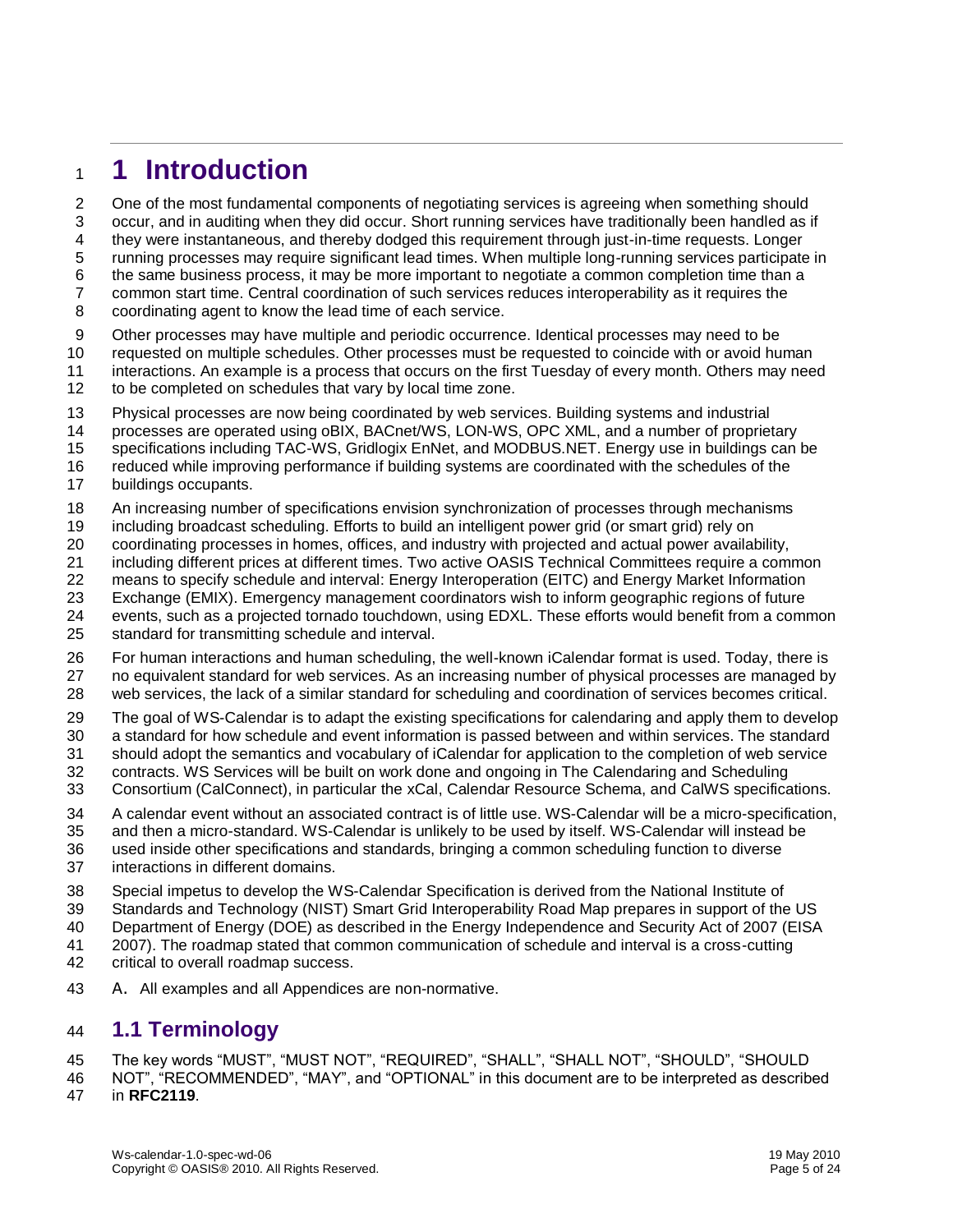### <span id="page-5-0"></span>**1.2 Normative References**

<span id="page-5-3"></span>

| 49<br>50             | <b>RFC2119</b>    | S. Bradner, Key words for use in RFCs to Indicate Requirement Levels,<br>http://www.ietf.org/rfc/rfc2119.txt, IETF RFC 2119, March 1997.                                                                                         |
|----------------------|-------------------|----------------------------------------------------------------------------------------------------------------------------------------------------------------------------------------------------------------------------------|
| 51<br>52             | <b>SOA-RM</b>     | OASIS Standard, Reference Model for Service Oriented Architecture 1.0,<br>October 2006.                                                                                                                                          |
| 53                   |                   | http://docs.oasis-open.org/soa-rm/v1.0/soa-rm.pdf                                                                                                                                                                                |
| 54<br>55<br>56       | <b>RFC5545</b>    | B. Desruisseaux Internet Calendaring and Scheduling Core Object<br>Specification (iCalendar), http://www.ietf.org/rfc/rfc5545.txt, IETF RFC<br>5545, September 2009.                                                             |
| 57<br>58             | <b>RFC5546</b>    | C. Daboo iCalendar Transport-Independent Interoperability Protocol<br>(iTIP), http://www.ietf.org/rfc/rfc5546.txt, IETF RFC 5546, January 1999.                                                                                  |
| 59<br>60<br>61       | <b>RFC2447</b>    | F. Dawson, S. Mansour, S. Silverberg, <i>iCalendar Message-Based</i><br>Interoperability Protocol (iMIP), http://www.ietf.org/rfc/rfc2247.txt, IETF<br>RFC 2447, December 2009.                                                  |
| 62<br>63<br>64       | xCal              | C. Daboo, M Douglas, S Lees xCal: The XML format for iCalendar,<br>http://tools.ietf.org/html/draft-daboo-et-al-icalendar-in-xml-03, Internet-<br>Draft, April 2010.                                                             |
| 65<br>66<br>67<br>68 |                   | Calendar Resource Schema C. Joy, C. Daboo, M Douglas, Schema for representing<br>resources for calendaring and scheduling services,<br>http://tools.ietf.org/html/draft-cal-resource-schema-00, (Internet-Draft),<br>April 2010. |
| 69                   | <b>CalWS</b>      | CalConnect draft in Process.                                                                                                                                                                                                     |
| 70<br>71<br>72       | <b>XPATH</b>      | A Berglund, S Boag, D Chamberlin, MF Fernández, M Kay, J Robie, J<br>Siméon XML Path Language (XPath) 2.0, http://www.w3.org/TR/xpath20/<br>January 2007.                                                                        |
| 73<br>74             | <b>XLINK</b>      | S DeRose, E Maler, D Orchard, N Walsh XML Linking Language (XLink)<br>Version 1.1., http://www.w3.org/TR/xlink11/ May 2010.                                                                                                      |
| 75<br>76             | <b>XPOINTER</b>   | S DeRose, E Maler, R Daniel Jr. XPointer xpointer Scheme,<br>http://www.w3.org/TR/xptr-xpointer/ December 2002.                                                                                                                  |
| 77                   | <b>XML Schema</b> | PV Biron, A Malhotra, XML Schema Part 2: Datatypes Second Edition,                                                                                                                                                               |
| 78                   |                   | http://www.w3.org/TR/xmlschema-2/ October 2004.                                                                                                                                                                                  |
| 79                   |                   |                                                                                                                                                                                                                                  |

- <span id="page-5-1"></span>**1.3 Non-Normative References**
- 

## <span id="page-5-2"></span>**1.4 Naming Conventions**

- This specification follows some naming conventions for artifacts defined by the specification, as follows:
- For the names of elements and the names of attributes within XSD files, the names follow the CamelCase convention, with all names starting with a lower case letter.
- eg <element name="componentType" type="WS-Calendar:ComponentType"/>
- For the names of types within XSD files, the names follow the CamelCase convention with all names
- 88 starting with an upper case letter.
- 89 eg. <complexType name="ComponentService">
- For the names of intents, the names follow the CamelCase convention, with all names starting with a
- lower case letter, EXCEPT for cases where the intent represents an established acronym, in which case
- the entire name is in upper case.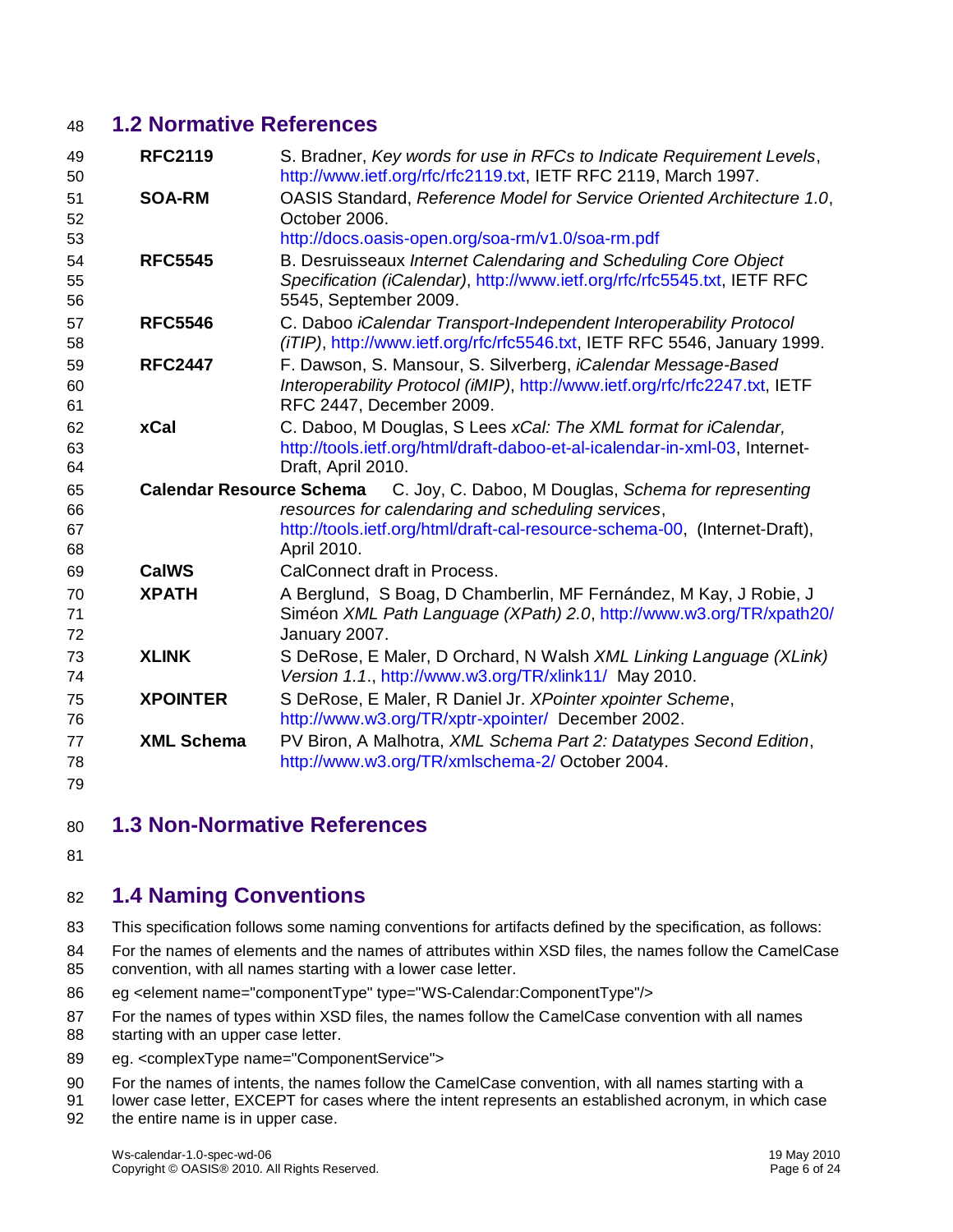An example of an intent which is an acronym is the "SOAP" intent.

# <span id="page-6-0"></span>**1.5 Architectural References**

Energy Interoperability defines a service oriented approach to energy interactions. Accordingly it assumes

a certain amount of definitions of roles, names, and interaction patterns. This document relies heavily on

roles and interactions as defined in the OASIS Standard *Reference Model for Service Oriented* 

*Architecture.*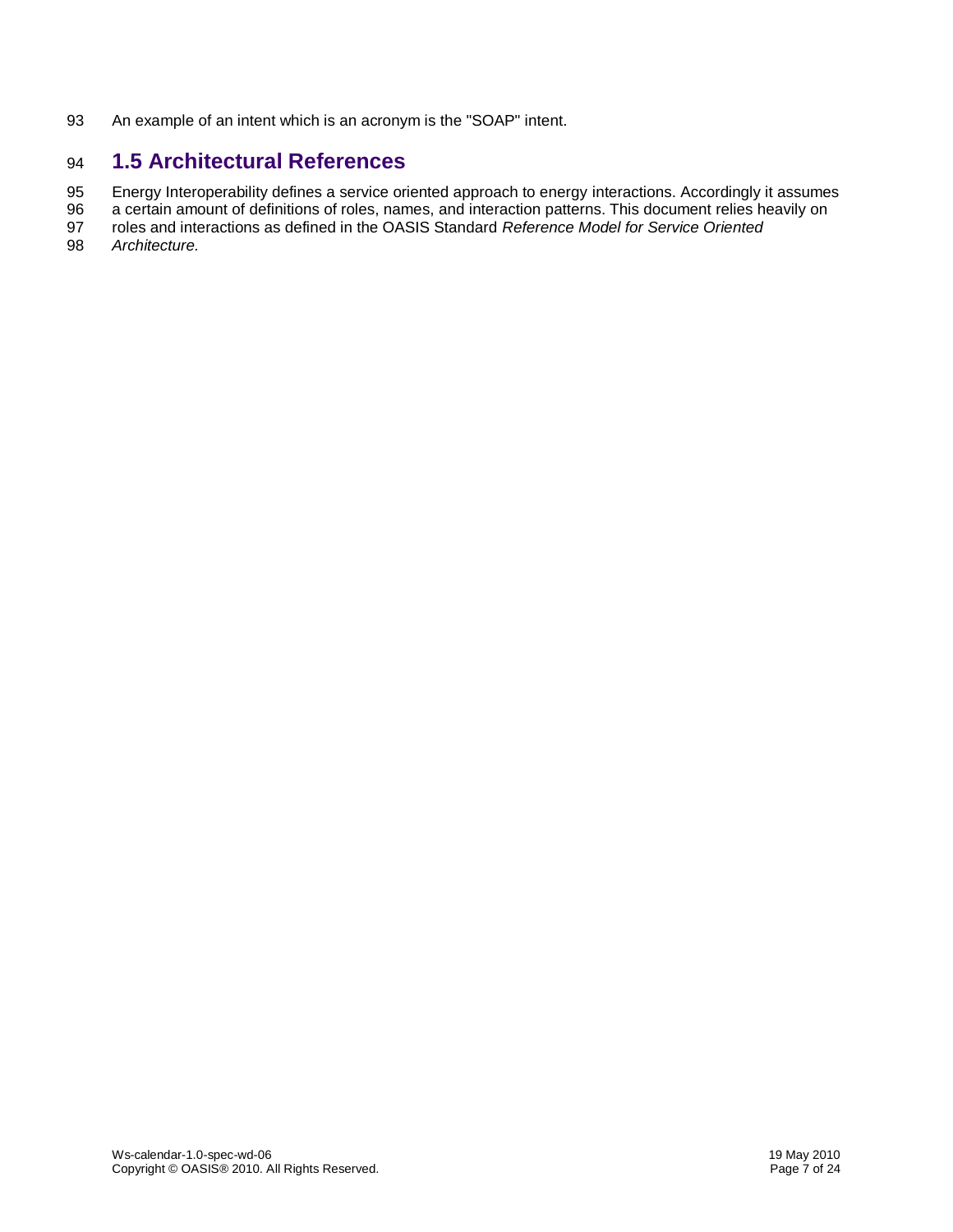# <span id="page-7-0"></span>**2 Overview of WS-Calendar**

A calendar event without an associated contract is of little use. WS-Calendar will be a micro-specification,

- and then a micro-standard. WS-Calendar is unlikely to appear by itself. Other specifications and
- standards will use WS-Calendar, bringing a common scheduling function to diverse interactions in

different domains. WS-Calendar components may also appear inside xCal messages as the schedule

payload.

# <span id="page-7-1"></span>**2.1 Scope of Work of the WS-Calendar Technical Committee**

 The Committee will start work with the canonical XML serialization of the updated iCalendar (IETF RFC 5545), hereafter referred to as xCal, as developed by the Calendaring and Scheduling Consortium (CalConnect.org). This work will provide the vocabulary for use in this web service component.

- The committee will also use as a starting point the forthcoming calendaring web service specifications
- being developed by CalConnect. This specification provides the basic mechanism for creating, updating,
- and deleting calendar events that are common to all calendars and schedules.
- The committee expects that use cases and requirements will be contributed by other groups, including
- the NAESB task forces on smart grid prices and schedules for DR/DER as well as the work done within
- the oBIX TC to schedule building systems. These use cases will test the completeness and functionality
- of the specification.
- The committee will develop additional Calendar functionality in later work, both in revisions and new
- specifications. The committee will also accept additional use cases for profile development, centralizing
- profile development to ensure consistency and interoperation of the additional schedule- and interval-
- related components.

### <span id="page-7-2"></span>**2.2 Deliverables**

- The committee will deliver a standard schema and semantics for schedule and interval information for use
- in other web services. This specification will be derived from and compatible with the existing xCal
- specification and offer some or all of the functionality of that specification.
- The completed specification should include a standard for referring to instances of xCal within a larger payload, as well as a means to refer to objects external to the xCal instances. A single calendar object may be referenced by multiple contracts. A series of calendar events may reference a single contract.
- The committee will deliver a specification for creating, retrieving, updating, and deleting calendar events
- on a schedule. This specification will be based on the forthcoming calendar web service specifications
- developed by CalConnect.
- Geoposition is an optional component of the iCalendar structure. Several of the use cases would benefit
- from geo-location. Some would benefit more from a point, and some from region or polygon. The
- committee work will include recommendations on how to reference geospatial information, both point and
- polygon, from within schedule and interval components. Preference will be given to specifications
- 134 promulgated by the Open Geospatial Consortium  $(OGC)^1$ .

-

http://www.opengeospatial.org/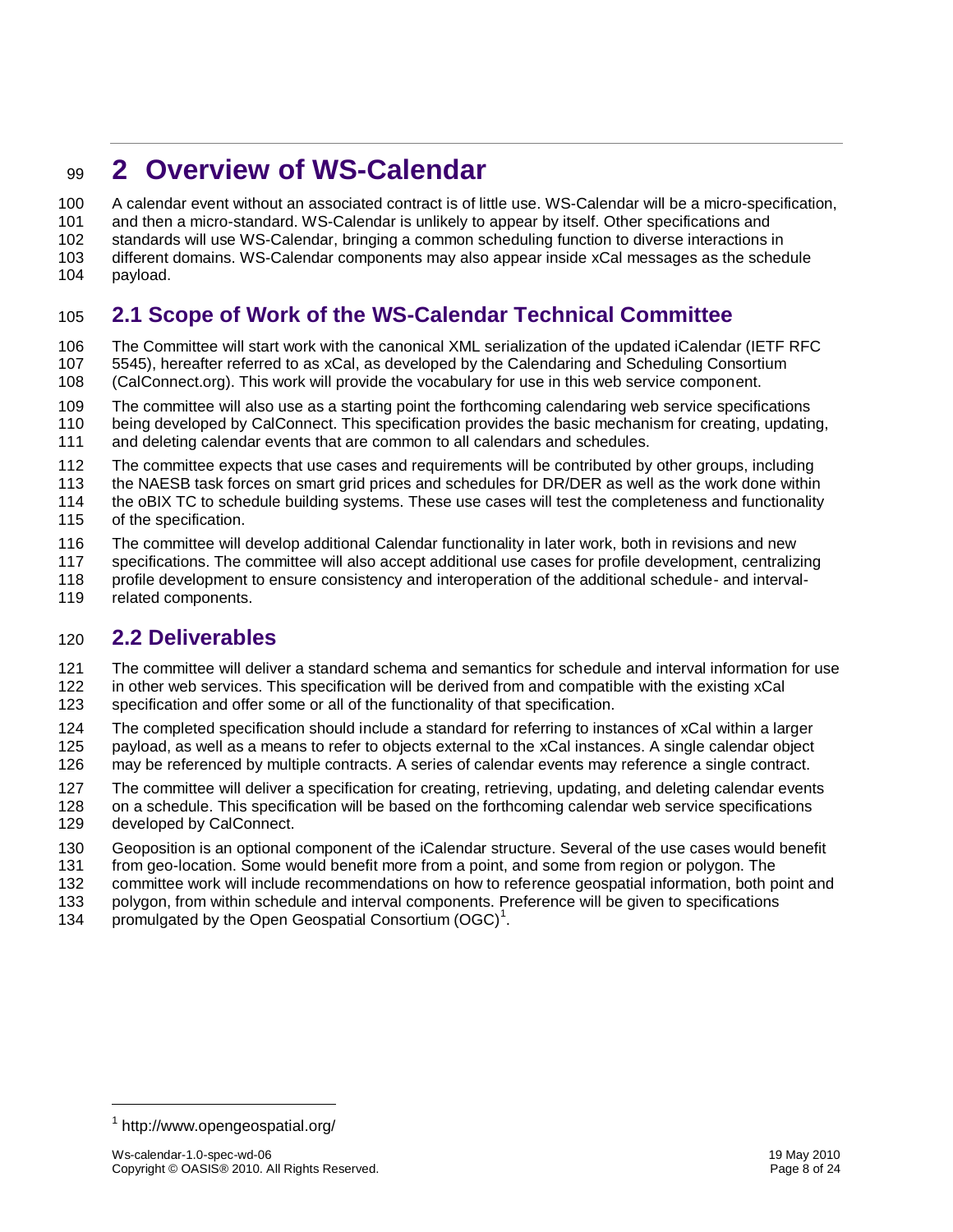# <span id="page-8-0"></span>**3 WS-Calendar Elements**

- WS-Calendar elements are semantic elements derived from xCal to standardize data and interval outside
- of scheduling interactions. One should think of these elements as degenerate versions of xCal, as a blind
- cave fish is a degenerate derivation of a fish outside the cave. The eyes may be gone, but all remaining elements are the same.
- WS-Calendar elements also elaborate the objects defined in iCalendar, to make interaction requirements
- explicit. For example, in different organizations, meetings may start on the hour or within 5 minutes of the
- hour. As agents scheduled in those organizations, people learn the expected precision. In WS-Calendar,
- 143 that precision must be explicit.

### <span id="page-8-1"></span>**3.1 Core Semantics xCal**

- The iCalendar data format [RFC5545] is a widely deployed interchange format for calendaring and
- scheduling data. The xCal specification standardizes the XML representation of iCalendar information.
- WS-Calendar relies on xCal standards and data representation to develop its service components.
- <http://ietfreport.isoc.org/idref/draft-daboo-et-al-icalendar-in-xml/>

#### <span id="page-8-2"></span>**3.1.1 Time**

- Time is an ISO8601 compliant time string with the optional accompaniment of a duration interval to define
- times of less than 1 second.

#### <span id="page-8-3"></span>**3.1.2 Segmenting Time**

- Segmenting time is a critical component of service alignment using WS-Calendar. There are many
- overloaded uses of terms about time, and within a particular time segment, there may be many of them. Within WS-Calendar, we distinguish between them as defined in [Table 1,](#page-8-4) below.
- The base data type is xs:duration, which, as its name suggests, quantifies the passage of time. Within
- iCalendar, Duration appears the component objects.
- 

*Table 1: Defining Time Segments for WS-Calendar*

<span id="page-8-4"></span>

| <b>Time Segments</b><br>defined | <b>Definition</b>                                                                                                                                                                                                                                                                                                                         |
|---------------------------------|-------------------------------------------------------------------------------------------------------------------------------------------------------------------------------------------------------------------------------------------------------------------------------------------------------------------------------------------|
| <b>Duration</b>                 | Well-known element from iCalendar and xCal, Duration is the length of a meeting<br>scheduled using iCalendar or any of its derivatives. Duration is an optional<br>parameter of xCal objects vevent and vtodo.                                                                                                                            |
| <b>Interval</b>                 | An interval is a fully qualified duration, meaning it begins with the duration and adds<br>supporting information to define the service performance. An interval is an array of<br>consecutive duration (which in the trivial case is a single duration). An interval is<br>relocatable, i.e., it does not have a specific date and time. |
| <b>Period</b>                   | A period is an interval that is anchored to a specific date and time. Specific<br>performance of a service contract always occurs in a period.                                                                                                                                                                                            |

A fully qualified interval can have many further refinements of time-related performance communication.

- There may be requirements of required precision. Minimal notification before performance may be
- specified.
- For service to service communications, WS-Calendar can communicate these expectations precisely. A
- timely response may be within a few minutes of the target time, or it may require Tolerance in
- milliseconds. As defined by the W3C, *"All ·minimally conforming· processors ·must· support year values*
- *with a minimum of 4 digits (i.e., YYYY) and a minimum fractional second precision of milliseconds or three*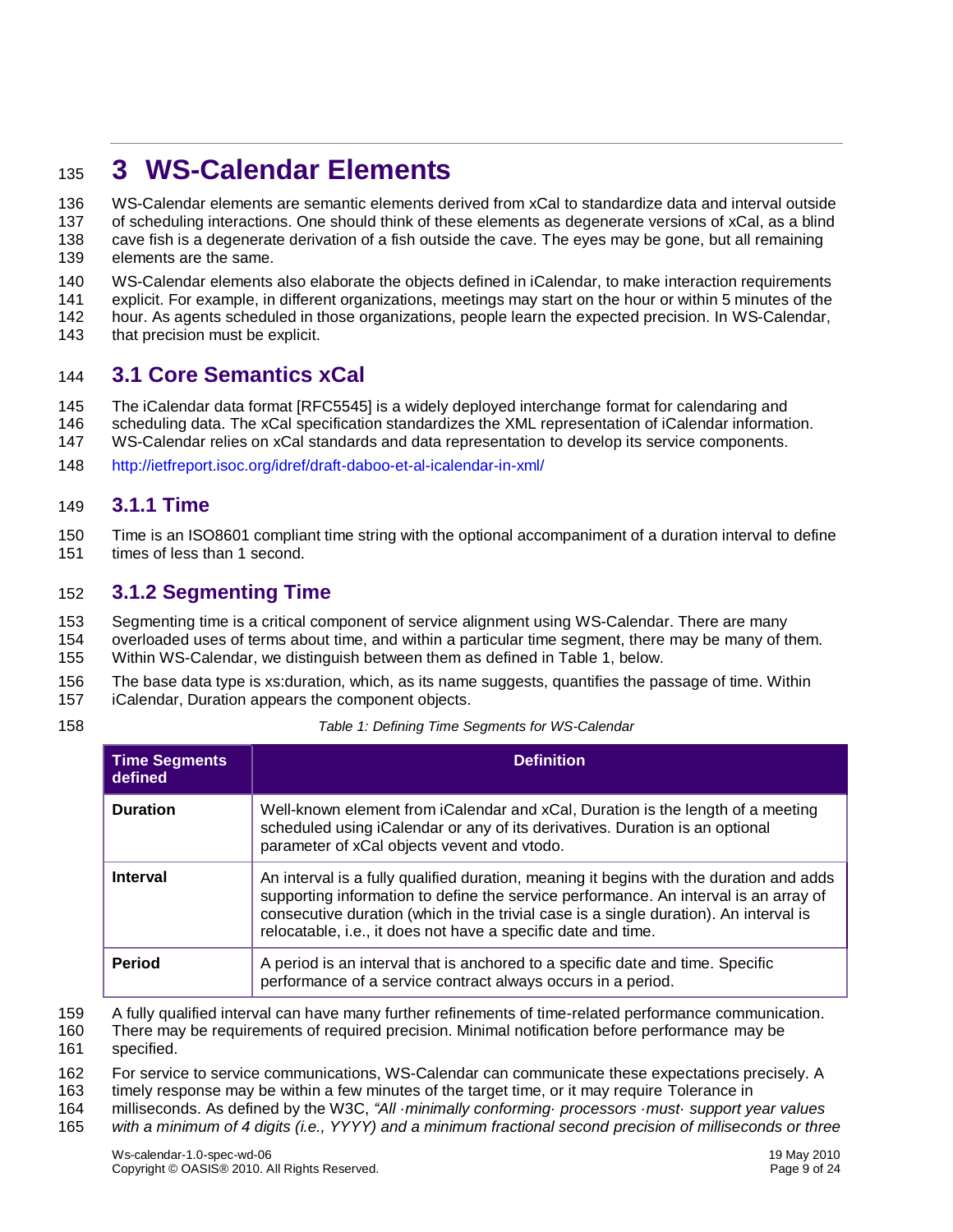*decimal digits (i.e. s.sss). However, ·minimally conforming· processors ·may· set an application-defined* 

*limit on the maximum number of digits they are prepared to support in these two cases, in which case that* 

*application-defined maximum number ·must· be clearly documented."*

*Table 2: Response Characteristics*

| <b>Examples of Time</b><br><b>Segments in WS-</b><br><b>Calendar</b> | <b>Note</b><br>(Non-Normative)                                                                                                                                                                  |  |
|----------------------------------------------------------------------|-------------------------------------------------------------------------------------------------------------------------------------------------------------------------------------------------|--|
| <b>Tolerance</b>                                                     | The time segment in which a response is required. If you must arrive at a<br>meeting within 5 minutes of the scheduled time, then the Tolerance is<br>expressed as a duration of 5 minutes.     |  |
| RampTime                                                             | How long after a service begins responding can the service be fully<br>operational.                                                                                                             |  |
| <b>ResponseTime</b>                                                  | How long after a service is requested can it acknowledge its ability to perform.<br>Alternately, what lead time is required to for demand of contract performance<br>before performance begins. |  |
| <b>ExerciseInterval</b>                                              | How much time does the recipient have to exercise an agreement                                                                                                                                  |  |
| DeliveryInterval                                                     | How much time does the recipient have to deliver the product after an<br>agreement is executed.                                                                                                 |  |

Time Segments are a necessary component of all specifications derived from or incorporating the WS-

Calendar specification. The base iCalendar object for all time segments is the vtodo object as expressed

in the xCal serialization. Some additional fields for precisions and performance management are defined.

#### <span id="page-9-0"></span>**3.1.3 Alarms**

Alarms in WS-Calendar declare when to send notifications between services. Within a single service,

alarms declare milestones and target times. The base iCalendar object for all alarms is the valarm object.

### <span id="page-9-1"></span>**3.1.4 Attachments**

iCalendar uses Attachments to carry unstructured information elaborating the event or alarm

 communication. Attachments can also be in the form of URIs pointing outside the iCalendar structure.WS-Calendar uses structured XML to communicate the substance of the request. The details of that xml

artifact are domain-specific and are outside the scope of this document.

The XML artifact in the attachment may be in-line, i.e., contained within the vtodo or valarm object, or it

may be found in another section of the same XML object, sharing the same message as WS-Calendar

element, or it may be discovered by external reference. In essence, attachments request "perform as

described here", or "perform as described below", or "perform as described elsewhere."

WS-Calendar users XPointer to make attachment referrals. XPointer is a general purpose URI and XML

traversal standard. It is recommended that specifications that incorporate WS-Calendar create rules

restricting the general purpose artifact to meet the needs of the market or service being supported. These

limiting choices will always reflect a balance of parsimony of expression vs. efficiency of operation.

### <span id="page-9-2"></span>**3.2 Time Stamps**

 Time stamps are used everywhere in inter-domain service performance analysis and have particular use in smart grids to support event forensics. Time stamps must be assembles across multiple time zones.

Different systems may track time and therefore record events with different levels of Tolerance. It is

- entirely possible that a time stamp with a low Tolerance may appear to have occurred after events with
- high-Tolerance time-stamps that it caused. A fully qualified time-stamp includes the granularity measure.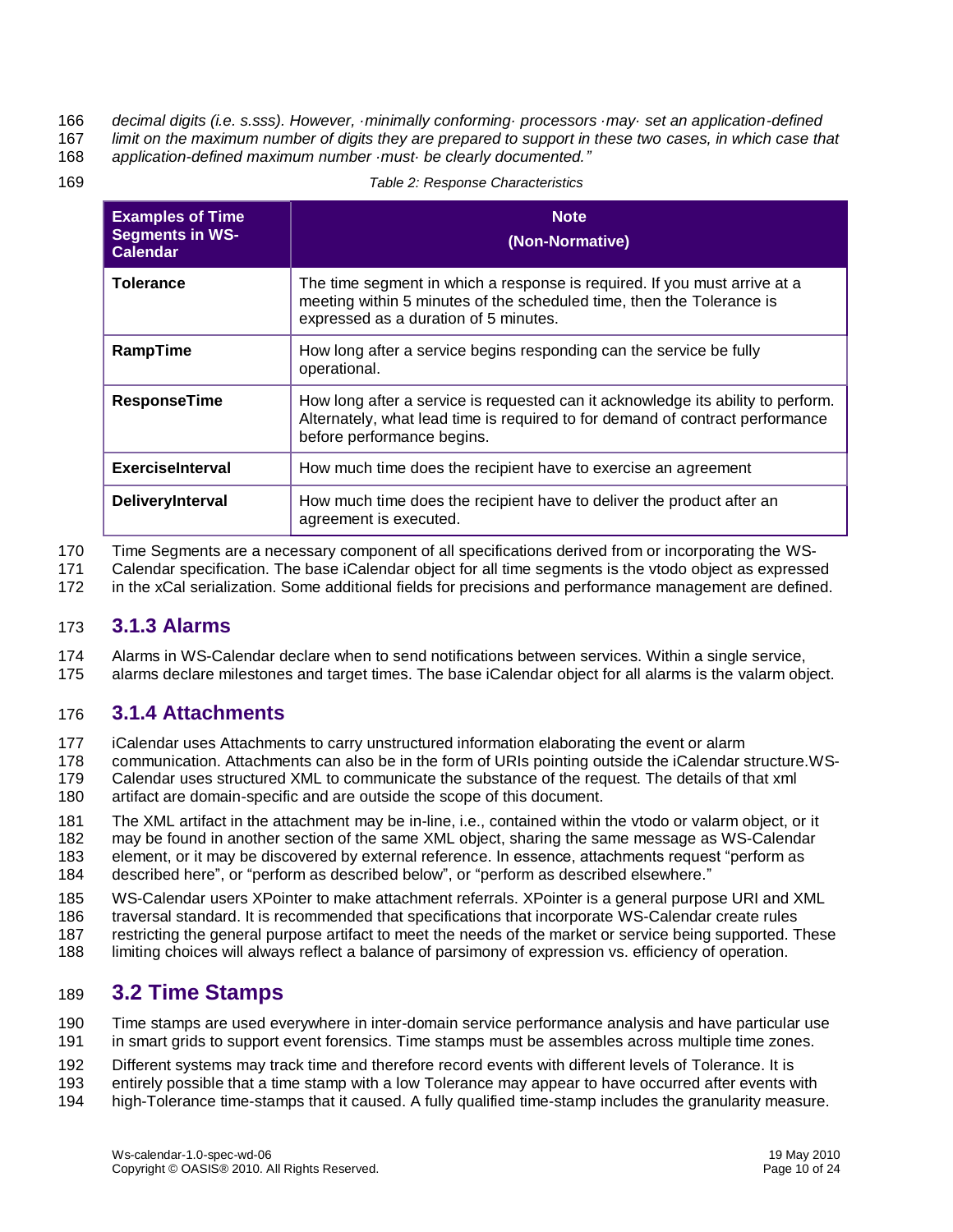195 *Table 3: Aspects of Time Stamps*

| <b>WS-Calendar Time Stamp</b><br><b>Element</b> | <b>Specification</b><br>(Normative)                              | <b>Note</b><br>(Non-Normative)                                                                                                                                           |
|-------------------------------------------------|------------------------------------------------------------------|--------------------------------------------------------------------------------------------------------------------------------------------------------------------------|
| <b>TimeStamp</b>                                | WS-Calendar:time A fully<br>qualified date and time of<br>event  | May include two objects as defined<br>above.                                                                                                                             |
| <b>Precision</b>                                | As defined in granularity<br>above, expressed in<br>xs:duration. | Identifies whether one hour interval is<br>indeed one hour or plus or minus<br>some number of seconds and<br>minutes                                                     |
| <b>TimeStampRealm</b>                           | The realm identifies where<br>the time stamp originated          | Within a realm, one can assume that<br>time-stamped objects sorted by time<br>are in the order of their occurrence.<br>Between realms, this assumption is<br>rebuttable. |
| LeapSecondsKnown                                | Xs:bool                                                          |                                                                                                                                                                          |
| <b>ClockFailure</b>                             | xs:bool                                                          | Indicates that the time source of the<br>sending device is unreliable                                                                                                    |
| <b>ClockNotSynchronized</b>                     | xs:bool                                                          | indicates that the time source of the<br>sending device is not synchronized<br>with the external UTC time                                                                |
| <b>Accuracy</b>                                 | Xs:duration                                                      | represents the time accuracy class of<br>the time source of the sending device<br>relative to the external UTC time.                                                     |
| <b>Attach</b>                                   | WS-<br>Calendar:associatedArtifact,<br>defined as above.         | Contains either local description of<br>service or reference to xml document<br>describing service                                                                       |

### <span id="page-10-0"></span>196 **3.3 Service Execution**

197 Time semantics are critical to WS-Calendar. Services requested differently can have different effects on 198 performance even though they appear to request the same time interval. This is inherent in the in the 199 concept of a service oriented architecture.

- 200 As defined in the OASIS Reference Model for Service Oriented Architecture 1.0<sup>2</sup>, service requests access 201 the capability of a remote system.
- 202 *The purpose of using a capability is to realize one or more real world effects. At its core, an*  203 *interaction is "an act" as opposed to "an object" and the result of an interaction is an effect (or a*  204 *set/series of effects). This effect may be the return of information or the change in the state of*  205 *entities (known or unknown) that are involved in the interaction.*
- 206 *We are careful to distinguish between public actions and private actions; private actions are*  207 *inherently unknowable by other parties. On the other hand, public actions result in changes to the*  208 *state that is shared between at least those involved in the current execution context and possibly*  209 *shared by others. Real world effects are, then, couched in terms of changes to this shared state*

 2 <http://docs.oasis-open.org/soa-rm/v1.0/soa-rm.pdf>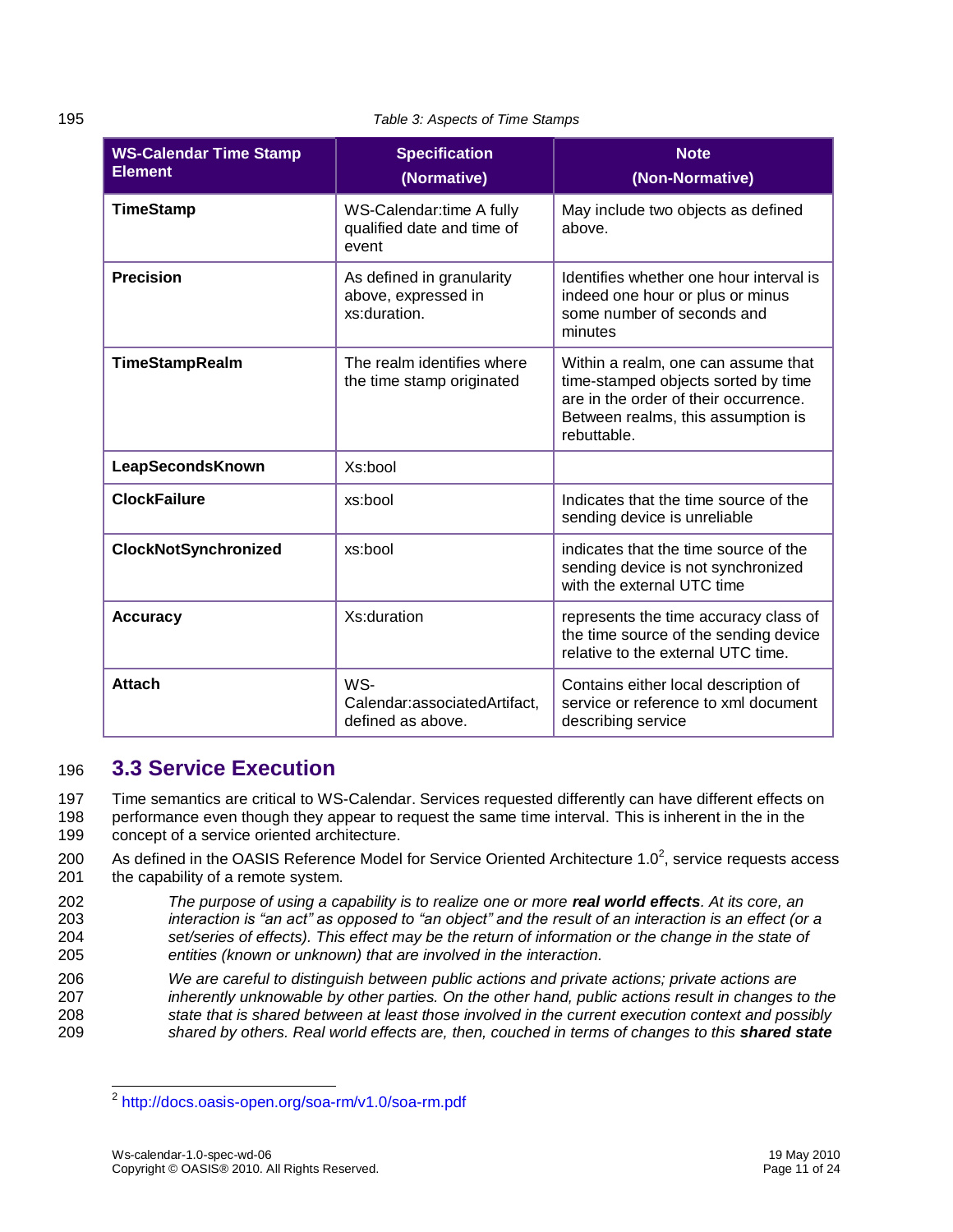- When one accesses a remote capability one is requesting specifically the real world effects. Consider
- two service providers that offer the same service. One must start planning an hour or more in advance.
- The second may be able to achieve the service in five minutes. The service start time is the time when
- that service becomes available. If this were not true, then the two providers would provde quite different services.
- The complement of this is the scheduled end time. The party offering the service may need to ramp down
- long running processes. Using for example energy demand response, if a system contracts to end energy use by 3:00, it assumes the onus of turning everything off before 3:00.
- 218 Duration is how long a behavior is continued. If a service contracts to provide shed load for an hour, it is<br>219 not necessary for it to stop shedding load 65 minutes later (which may be the end of the work day). It
- not necessary for it to stop shedding load 65 minutes later (which may be the end of the work day). It
- must, however, shed the agreed upon load during all of the 60 minutes.
- In this way, the service scheduled to shed load from 4:00 ending at 5:00 may be quite different than the one scheduled to shed load for an hour beginning at 4:00.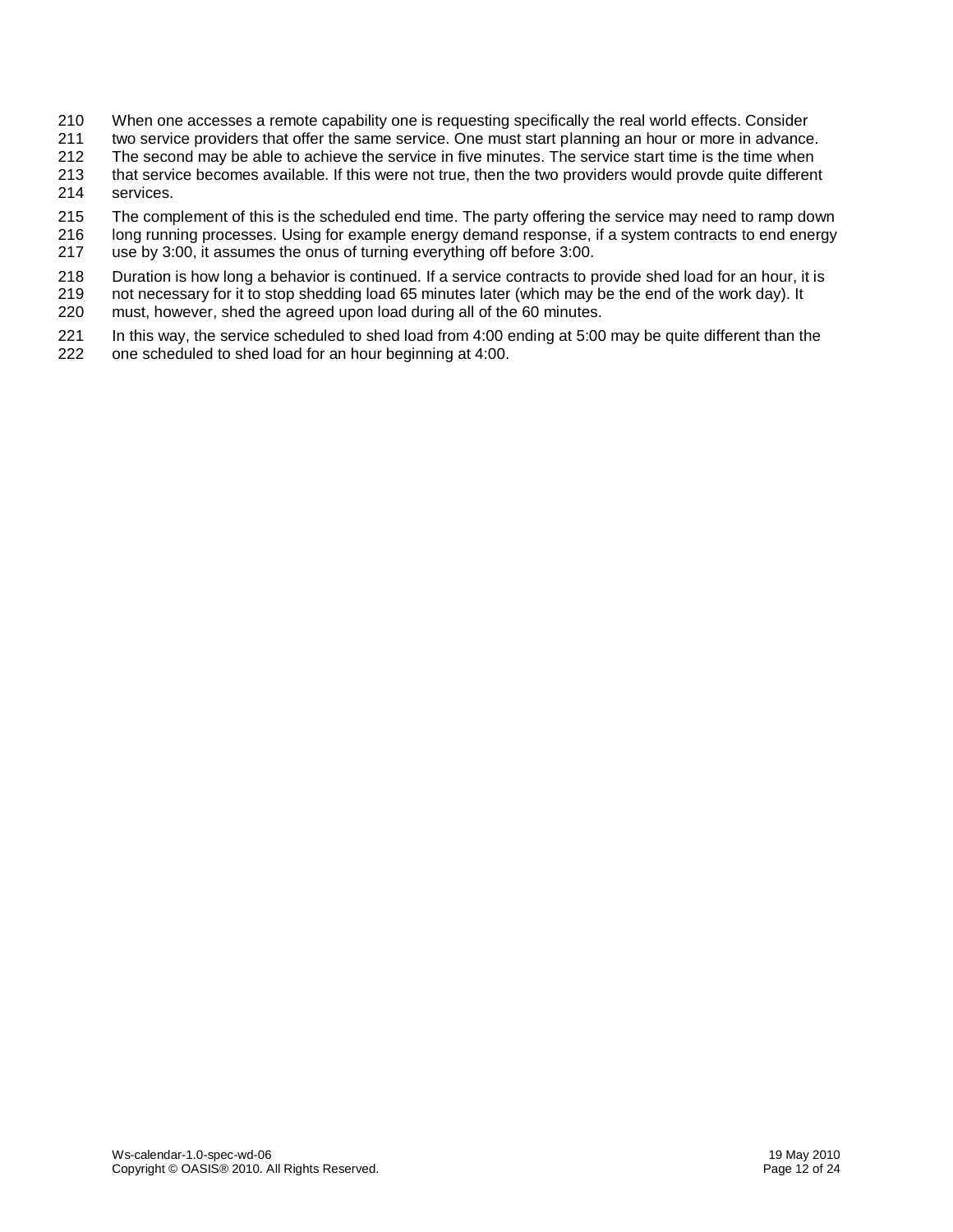# <span id="page-12-0"></span><sup>223</sup> **4 Intervals and Process Synchronization**

- 224 WS-Calendar-based specifications shall derive objects for communicating intervals and for synchronizing
- 225 time from the corresponding iCalendar objects. Within an iCalendar message, there is an outer envelope 226 containing transaction and synchronization information. The use of those fields is discussed below in
- 227 section [5](#page-16-0) under [Service Interactions.](#page-16-0)
- 228 Within this outer envelope there is a components section which can hold one or many iCalendar
- 229 components. Traditional calendar sharing has tended to use only one or two components, say a single
- 230 meeting (vevent) or perhaps a task (vtodo) and a request to warn the recipient of the impending due date
- 231 in advance (valarm). For historic reasons, each of the components is prefixed with the letter "v".
- 232 Within WS-Calendar, these components can be strung together to create packages of service interactions 233 and market operations.

### <span id="page-12-1"></span>234 **4.1 Intervals**

- 235 An interval specifies a single segment of time. Interval communications are derived from the vtodo object. 236 For ease of reference, the vtodo object is described here. In all cases, implementers SHALL refer to RFC
- 237 5545 and the xCal specifications for the normative description and definitions.

#### <span id="page-12-2"></span>238 **4.1.1 vtodo elements**

239 While all elements are legal, certain elements are more critical when invoking services.

### <span id="page-12-3"></span>240 **4.1.2 Intervals: Unscheduled Time Segments**

- 241 An interval specifies how long an activity lasts. An unscheduled Interval is not linked to a specific date 242 and time.
- 

| 243 | Table 4: Interval Data Elements |
|-----|---------------------------------|

| <b>Elements</b>          | <b>Use</b>                   | <b>Discussion</b>                                                                                                                           |
|--------------------------|------------------------------|---------------------------------------------------------------------------------------------------------------------------------------------|
| <b>D</b> tstamp          | Mandatory                    |                                                                                                                                             |
| Uid                      | Mandatory                    | Used to enable unambiguous referencing of each<br>vtodo object                                                                              |
| <b>Class</b>             | Optional                     |                                                                                                                                             |
| <b>Duration</b>          | Mandatory                    |                                                                                                                                             |
| <b>DurationPrecision</b> | Optional                     | Duration element used to specify margin of error<br>on Duration                                                                             |
| <b>Attach</b>            | Mandatory, Multipleoccurs    | Contains XML Artifact defining performance or<br>xPointer to artifact defining performance. If<br>repeated, can refer to multiple artifacts |
| <b>Related</b>           | Optional compound<br>element | Defines relations to other components. May be<br>mandatory in derived specifications, esp. if<br>component order is important.              |

244 The example below shows the components section of a WS-Calendar event containing two consecutive

245 15 minute time segments. They are listed in order. As XML parsing is not guaranteed to result in the 246 same order, each has a UID and a relationship. defining the order that each will occur. No start date is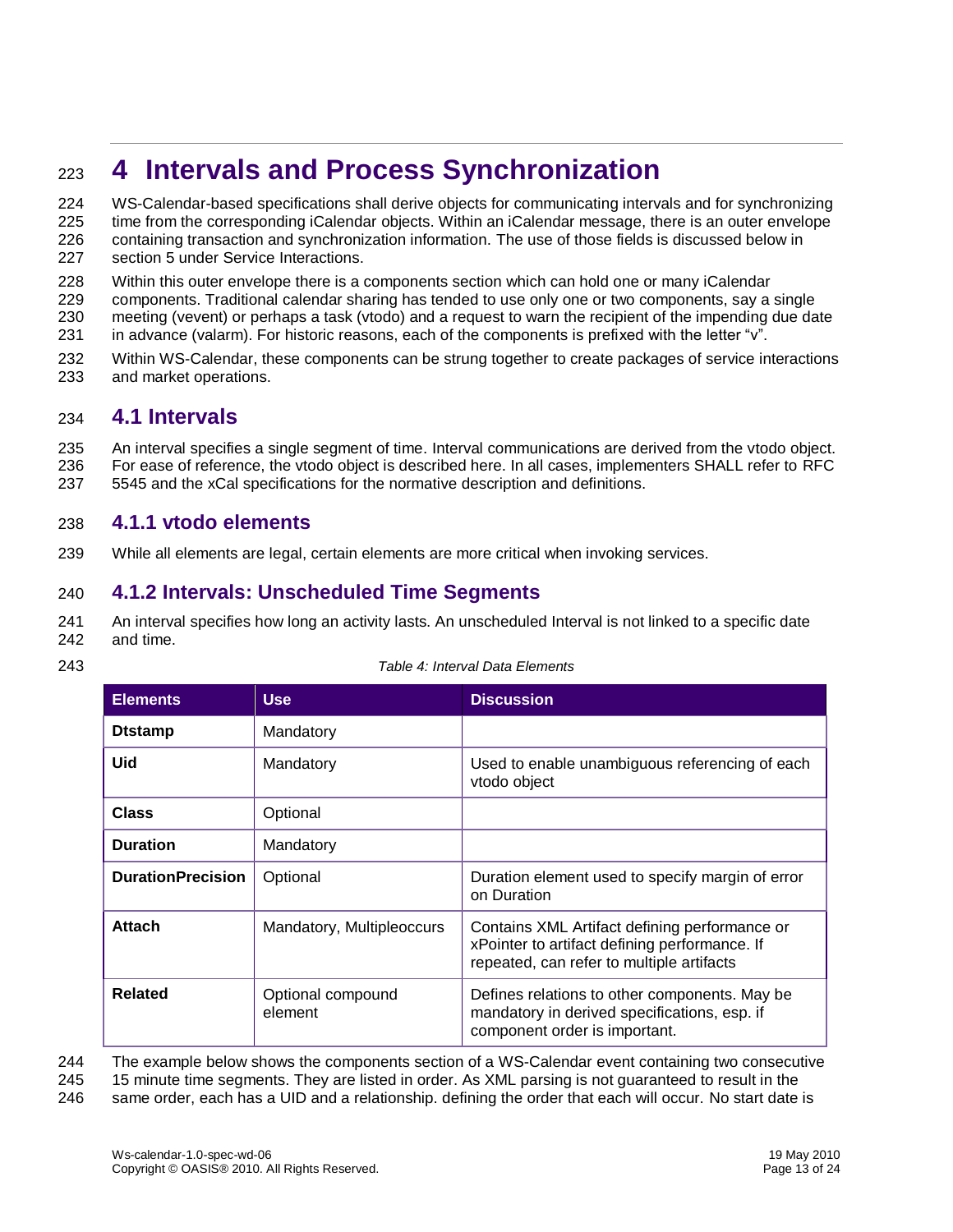247 specified in these time segments. As they are linked to each other, they describe a service of 30 minutes 248 total made up of two consecutive segments. total made up of two consecutive segments.

| 249        | <components></components>                                                                                 |
|------------|-----------------------------------------------------------------------------------------------------------|
| 250        | <vtodo></vtodo>                                                                                           |
| 251        | <dtstamp></dtstamp>                                                                                       |
| 252        | <uid>aaaaaaa1</uid>                                                                                       |
| 253        | <description>first contract</description>                                                                 |
| 254        | <priority>high</priority>                                                                                 |
| 255        | <summary>defines first behavior to perform in contract with a precisions</summary>                        |
| 256        | required of 1 second                                                                                      |
| 257        | <duration>15m</duration>                                                                                  |
| 258        | <durationprecision>1s</durationprecision>                                                                 |
| 259        | <attach>http://scheduled.services.com/contract1</attach>                                                  |
| 260        | <related-to></related-to>                                                                                 |
| 261        | <relationship></relationship>                                                                             |
| 262        | <uid>aaaaaaa2</uid> <reltype>PRECEDES</reltype>                                                           |
| 263        |                                                                                                           |
| 264        |                                                                                                           |
| 265        |                                                                                                           |
| 266<br>267 | <vtodo></vtodo>                                                                                           |
| 268        | <dtstamp></dtstamp><br><uid>aaaaaaa2</uid>                                                                |
| 269        | <description>second interval</description>                                                                |
| 270        | <priority>high</priority>                                                                                 |
| 271        | <summary>defines second behavior to perform in contract with a precision</summary>                        |
| 272        | required of 1 second                                                                                      |
| 273        | <duration>15m</duration>                                                                                  |
| 274        | <durationprecision>1s</durationprecision>                                                                 |
| 275        | <attach>http://scheduled.services.com/contract2</attach>                                                  |
| 276        | <related-to></related-to>                                                                                 |
| 277        | <relationship></relationship>                                                                             |
| 278        | <uid>aaaaaaa1</uid> <reltype>FOLLOWS</reltype>                                                            |
| 279        |                                                                                                           |
| 280        |                                                                                                           |
| 281        |                                                                                                           |
| 282        | <components></components>                                                                                 |
| 283        |                                                                                                           |
| 284        | <components></components>                                                                                 |
|            |                                                                                                           |
| 285        | Question for reviewers: we will need to expand the old list of standard relationships. What do we need? I |
| 286        | can think of:                                                                                             |
| 287        | <b>PRECEDES</b>                                                                                           |
| 288        | <b>FOLLOWS</b>                                                                                            |
| 289        | <b>ENDSWHEN</b>                                                                                           |
| 290        | <b>STARTSWHEN</b>                                                                                         |
| 291        | <b>FINISHBEFORE</b>                                                                                       |
|            |                                                                                                           |

# <span id="page-13-0"></span>**4.1.3 Periods: Scheduled Time Segment**

#### A Period is an interval associated with a specified Time.

| <b>Elements</b> | Use <sup>1</sup> | <b>Discussion</b> |
|-----------------|------------------|-------------------|
| <b>Dtstamp</b>  | Mandatory        |                   |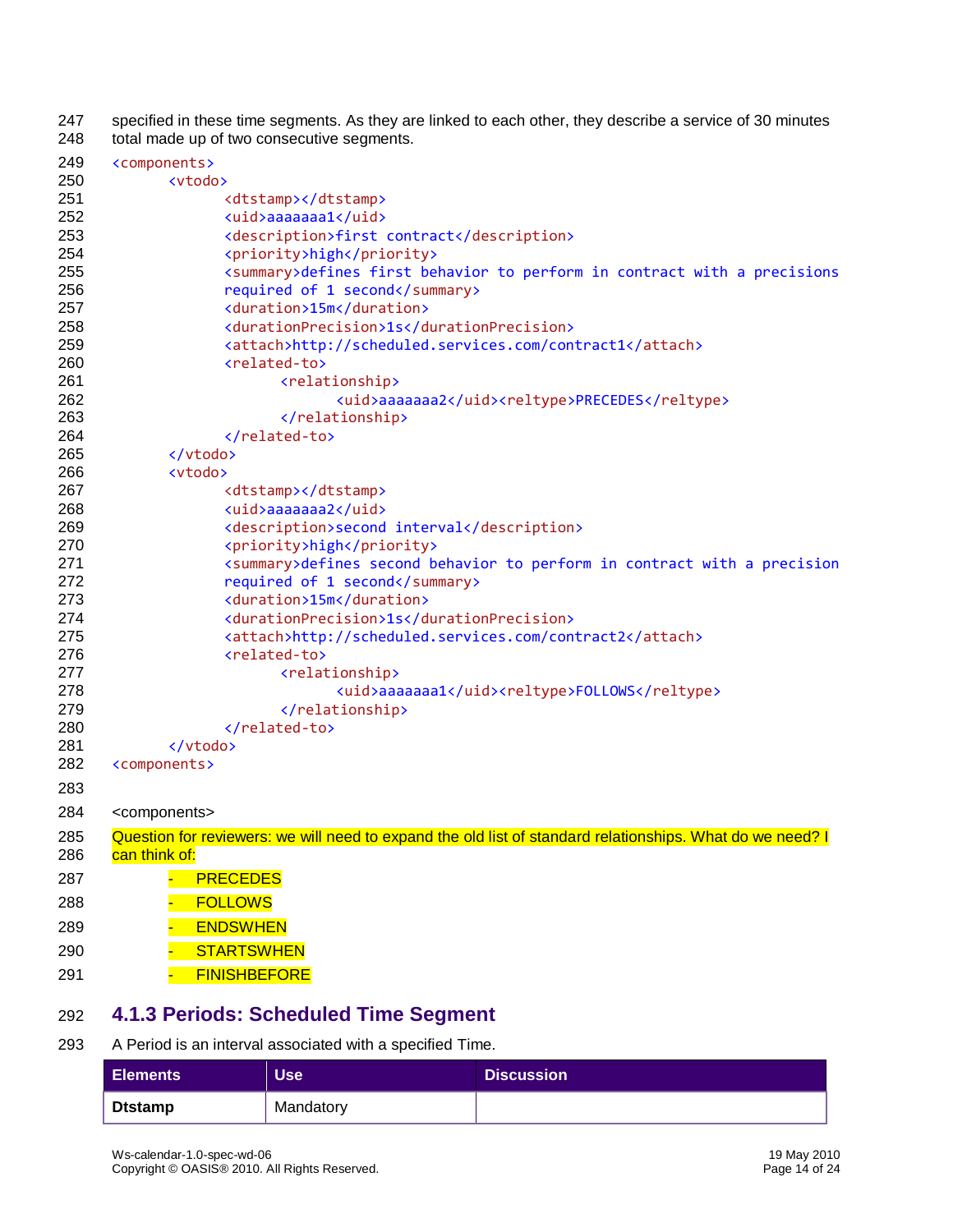| Uid                      | Mandatory                    | Used to enable unambiguous referencing of<br>each vtodo object                                                                              |
|--------------------------|------------------------------|---------------------------------------------------------------------------------------------------------------------------------------------|
| Class                    | Optional                     |                                                                                                                                             |
| <b>DtStart</b>           | Mandatory                    | Date and Time segment begins                                                                                                                |
| <b>DtStartPrecision</b>  | Optional                     | Duration element used to specify precision of<br>start time                                                                                 |
| <b>DtEnd</b>             | Optional                     | iCalendar specifies either DtEnd or Duration,<br>but not both                                                                               |
| <b>DtEndPrecision</b>    | Optional                     | Duration element used to specify precision of<br>required end time                                                                          |
| <b>Duration</b>          | Optional                     | iCalendar specifies either DtEnd or Duration,<br>but not both                                                                               |
| <b>DurationPrecision</b> | Optional                     | Duration element used to specify margin of error<br>on Duration                                                                             |
| <b>Attach</b>            | Mandatory, Multipleoccurs    | Contains XML Artifact defining performance or<br>xPointer to artifact defining performance. If<br>repeated, can refer to multiple artifacts |
| <b>Related</b>           | Optional compound<br>element | Defines relations to other components. May be<br>mandatory in derived specifications, esp. if<br>component order is important.              |

| 294 | The example below shows a service that must be performed for beginning at 22:00 UCT and continuing |
|-----|----------------------------------------------------------------------------------------------------|
| 295 | until 22:30.                                                                                       |

| 296 | <components></components>                                                          |
|-----|------------------------------------------------------------------------------------|
| 297 | <vtodo></vtodo>                                                                    |
| 298 | <dtstamp></dtstamp>                                                                |
| 299 | <uid>aaaaaaa1</uid>                                                                |
| 300 | <description>first contract</description>                                          |
| 301 | <priority>high</priority>                                                          |
| 302 | <summary>defines first behavior to perform in contract with a precisions</summary> |
| 303 | required of 1 second                                                               |
| 304 | <dtstart>20100524T220000Z</dtstart>                                                |
| 305 | <dtend>20100524T223000Z</dtend>                                                    |
| 306 | <duration>15m</duration>                                                           |
| 307 | <durationprecision>1s</durationprecision>                                          |
| 308 | <attach>http://scheduled.services.com/contract1</attach>                           |
| 309 | <related-to></related-to>                                                          |
| 310 | <relationship></relationship>                                                      |
| 311 | <uid>aaaaaaa2</uid> <reltype>PRECEDES</reltype>                                    |
| 312 |                                                                                    |
| 313 |                                                                                    |
| 314 |                                                                                    |
| 315 | <vtodo></vtodo>                                                                    |
| 316 | <dtstamp></dtstamp>                                                                |
| 317 | <uid>aaaaaaa1</uid>                                                                |
| 318 | <description>second interval</description>                                         |
| 319 | <priority>high</priority>                                                          |
| 320 | <summary>defines second behavior to perform in contract with a precision</summary> |
| 321 | required of 1 second                                                               |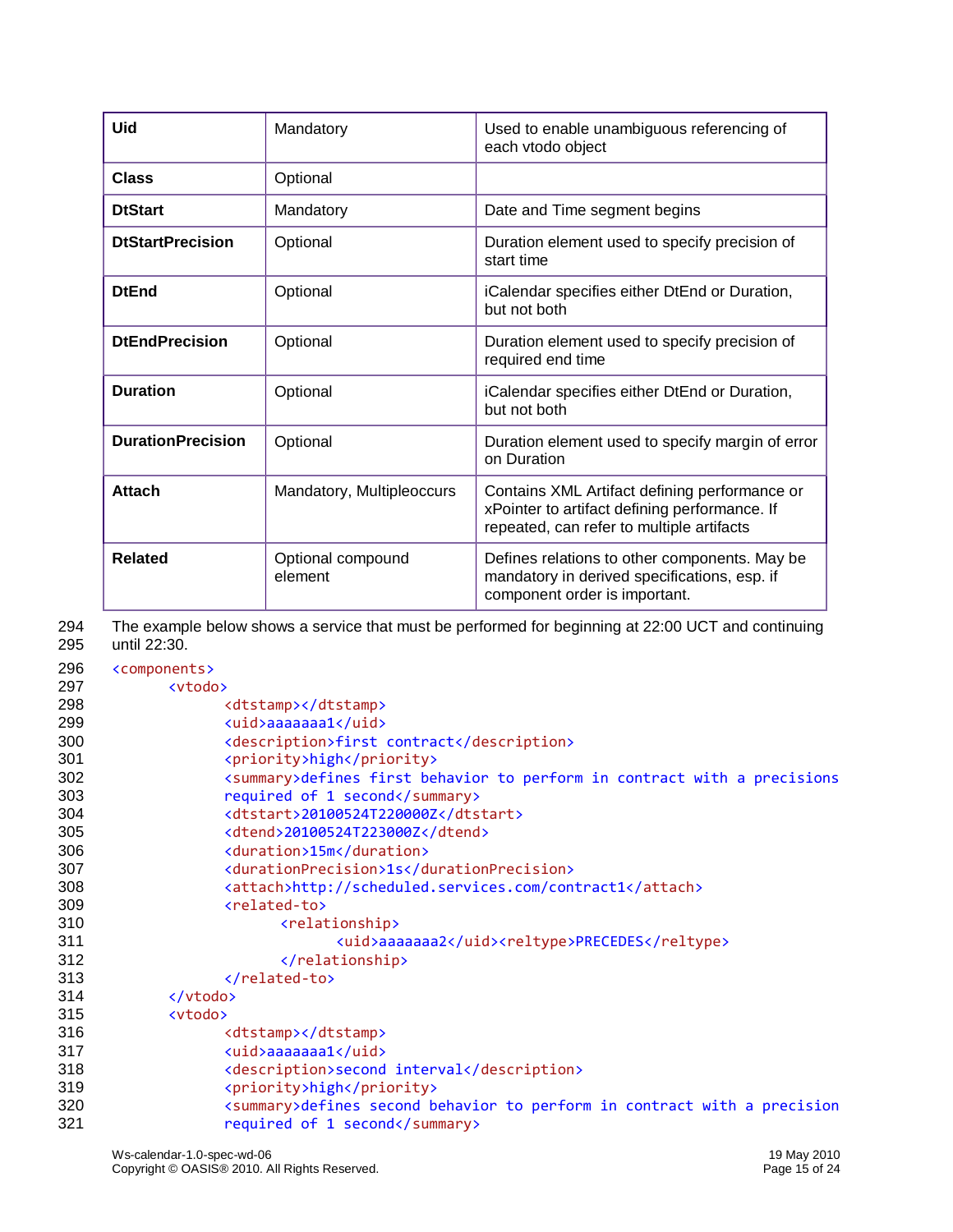```
322 <duration>15m</duration>
323 <durationPrecision>1s</durationPrecision>
                          324 <attach>http://scheduled.services.com/contract2</attach>
325 <related-to>
326 <a>
dentity<br/>
dentity<br/>
dentity<br/>
dentity<br/>
dentity<br/>
dentity<br/>
dentity<br/>
dentity<br/>
dentity<br/>
dentity<br/>
dentity<br/>
dentity<br/>
dentity<br/>
dentity<br/>
dentity<br/>
dentity<br/>
dentit
327 <uid>aaaaaaa1</uid><reltype>FOLLOWS</reltype>
328 </relationship><br>329 </related-to>
                          329 </related-to>
330 </vtodo><br>331 <components>
        331 <components>
```
Note that the second interval is pure duration, showing both kinds of intervals in the same artifact.

### <span id="page-15-0"></span>**4.2 Notification and Synchronization**

 An alarm notifies another party that something has happened. Some alarms, such as alarm clocks, are scheduled in advance. Others arise as a surprise from another system. Actual alarm mechanisms and communications are outside the scope of this document. WS-Eventing, oBIX alarms, and CAP and EDXL alerts are just a few of the already defined mechanisms.

This section discusses how the iCalendar valarm object is used in WS-Calendar. Alarms in a client server

 world are receiving a lot of attention in enterprise scheduling right now and some details may change before final publication.

### <span id="page-15-1"></span>**4.2.1 Inter-service Notifications**

Not all valarm properties make sense within the context of WS-Calendar. For example, audio alarms are

- of little use in SOA communications. Alarms are communications that take no time, and may be delivered on a schedule or as a notification of an event.
- Valarm supports the same ATTACH attribute as does vtodo, and the same relationships. Valarm can be
- included as one of many components within an iCalendar object. Valarm can schedule that a notification
- be sent between vtodo events, perhaps reporting interim results.

Valarm also supports recurring activities. A long-running vtodo service could be started alongside a

349 recurring call-out to a 3<sup>rd</sup> service providing observation of the service's effects. For example, a Demand

- Response vtodo could be launched accompanied by a recurring 5 minute request to read the meter from
- another service.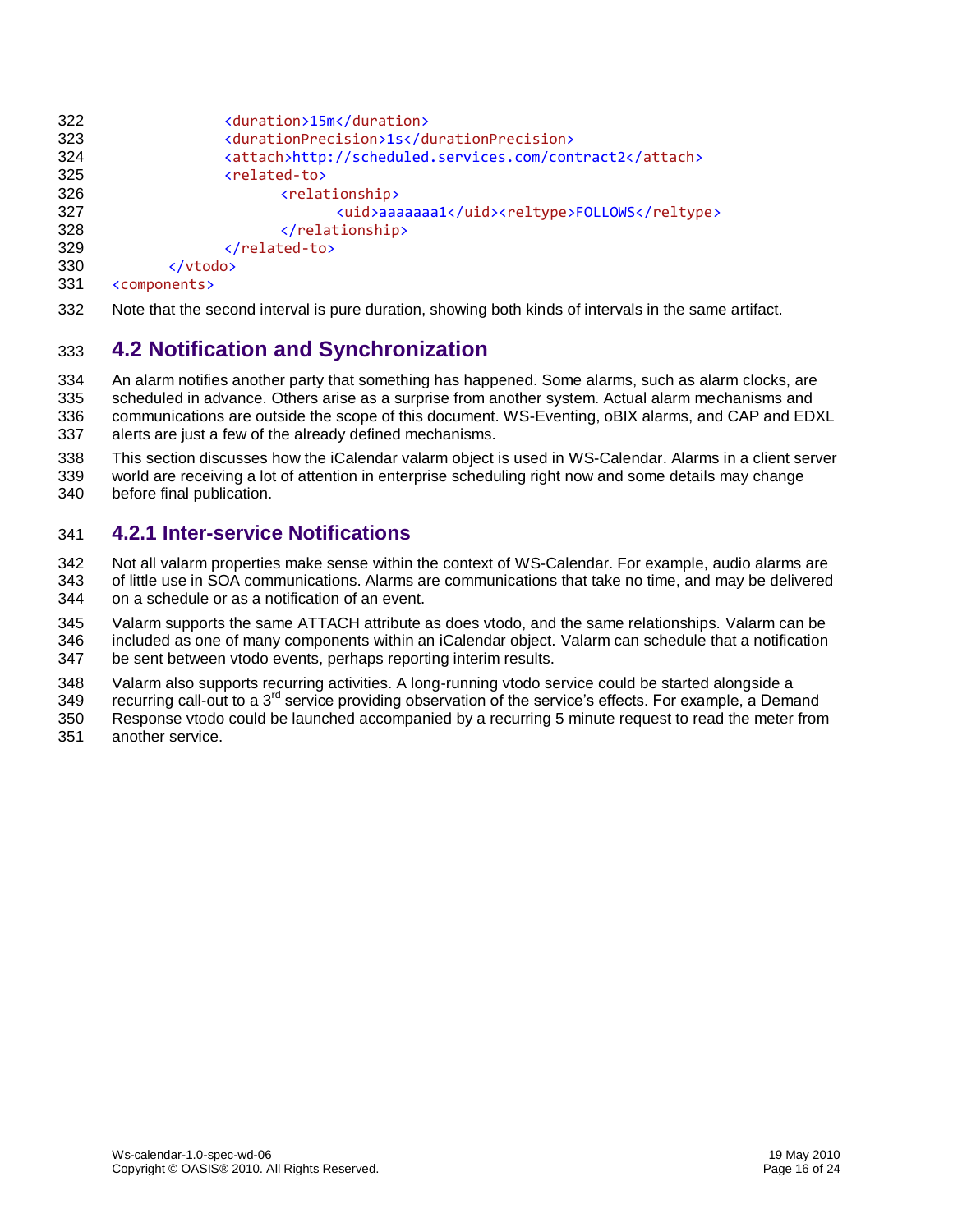# <span id="page-16-0"></span>**5 Service Interactions**

### <span id="page-16-1"></span>**5.1 Use of Cal-WS**

 This OASIS Committee has worked closely with the CalConnect TC-XML committee, which publishes its 355 work through the IETF<sup>3</sup>. CalConnect is defining the core scheduling service interactions, i.e., scheduling an event, determining availability, etc., and publishing them as Cal-WS.

 It is the intent of this committee to interoperate fully with their specifications. As this draft is published, CalConnect is releasing a draft for review as well.

| 360 | The CalWs document can be found at                                           |
|-----|------------------------------------------------------------------------------|
| 361 |                                                                              |
| 362 | http://www.calconnect.org/pubcomment/CD1004 Cal-WS Web Services API V0.3.pdf |
| 363 |                                                                              |
| 364 | Comments can be made at                                                      |
| 365 |                                                                              |
| 366 | http://www.calconnect.org/publicreviewdocuments.shtml                        |
| 367 |                                                                              |

<sup>-&</sup>lt;br><sup>3</sup> <http://datatracker.ietf.org/wg/calsify/charter/>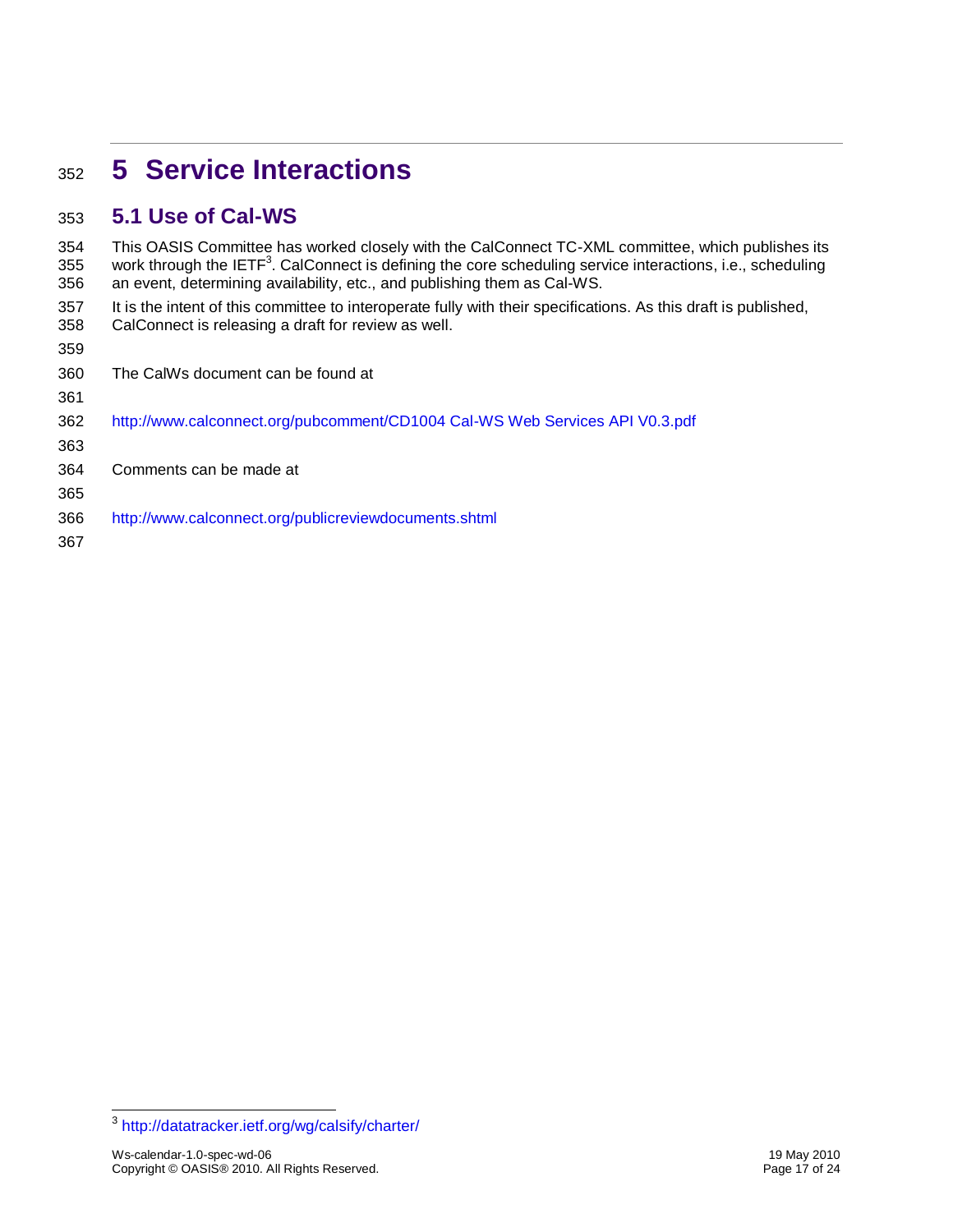# <span id="page-17-0"></span><sup>368</sup> **6 WS-Calendar Structures**

369 Structures are the larger assemblies of information built upon and out of the elements.

### <span id="page-17-1"></span>370 **6.1 Partition Set**

371 Partitioned sets are a collection of consecutive intervals. All members of a partition set share a common 372 granularity. Partition sets are not bonded to a particular time of occurrence.

| <b>WS-Calendar Partition</b><br><b>Set Element</b> | <b>Specification</b><br>(Normative)                                                          | <b>Note</b><br>(Non-Normative)                                                           |  |
|----------------------------------------------------|----------------------------------------------------------------------------------------------|------------------------------------------------------------------------------------------|--|
| <b>PartitionSetID</b>                              | Identifier for this service interaction                                                      | This identifier merely needs to be<br>unique in the context of a service<br>interaction. |  |
| <b>PartitionSetName</b>                            | Optional text name for set                                                                   |                                                                                          |  |
| <b>PartitionSetGranularity</b>                     | Optional                                                                                     | If present, all granularity on intervals<br>is ignored, and MAY be forbidden.            |  |
| <b>PartitionIntervals</b>                          | Array of Duration Intervals.                                                                 | Sequence is determined by order of<br>serialization.                                     |  |
| <b>PartitionSetReference</b>                       | URI or XRI for interval payload. A<br>Duration SHALL have either a<br>Reference OR a Service | Not used if Service is present.                                                          |  |
| <b>PartitionSetService</b>                         | Container for XML component. A<br>Duration SHALL have either a<br>Reference OR a Service     | Not used if Reference is present.                                                        |  |

#### 373

### <span id="page-17-2"></span>374 **6.2 Period Set**

375 A schedule set is a partition set that must being (or end) at a certain time. That time may or not be fully 376 qualified with a date, i.e., a Schedule Set may specify a set of activities that begin at 8:00 each morning.

| <b>I WS-Calendar PeriodSet</b> | <b>Specification</b><br>(Normative)        | <b>Note</b><br>(Non-Normative)                                                           |
|--------------------------------|--------------------------------------------|------------------------------------------------------------------------------------------|
| <b>PeriodSetID</b>             | Identifier for this service<br>interaction | This identifier merely needs to be<br>unique in the context of a service<br>interaction. |
| <b>PeriodSetName</b>           | Optional text name for set                 |                                                                                          |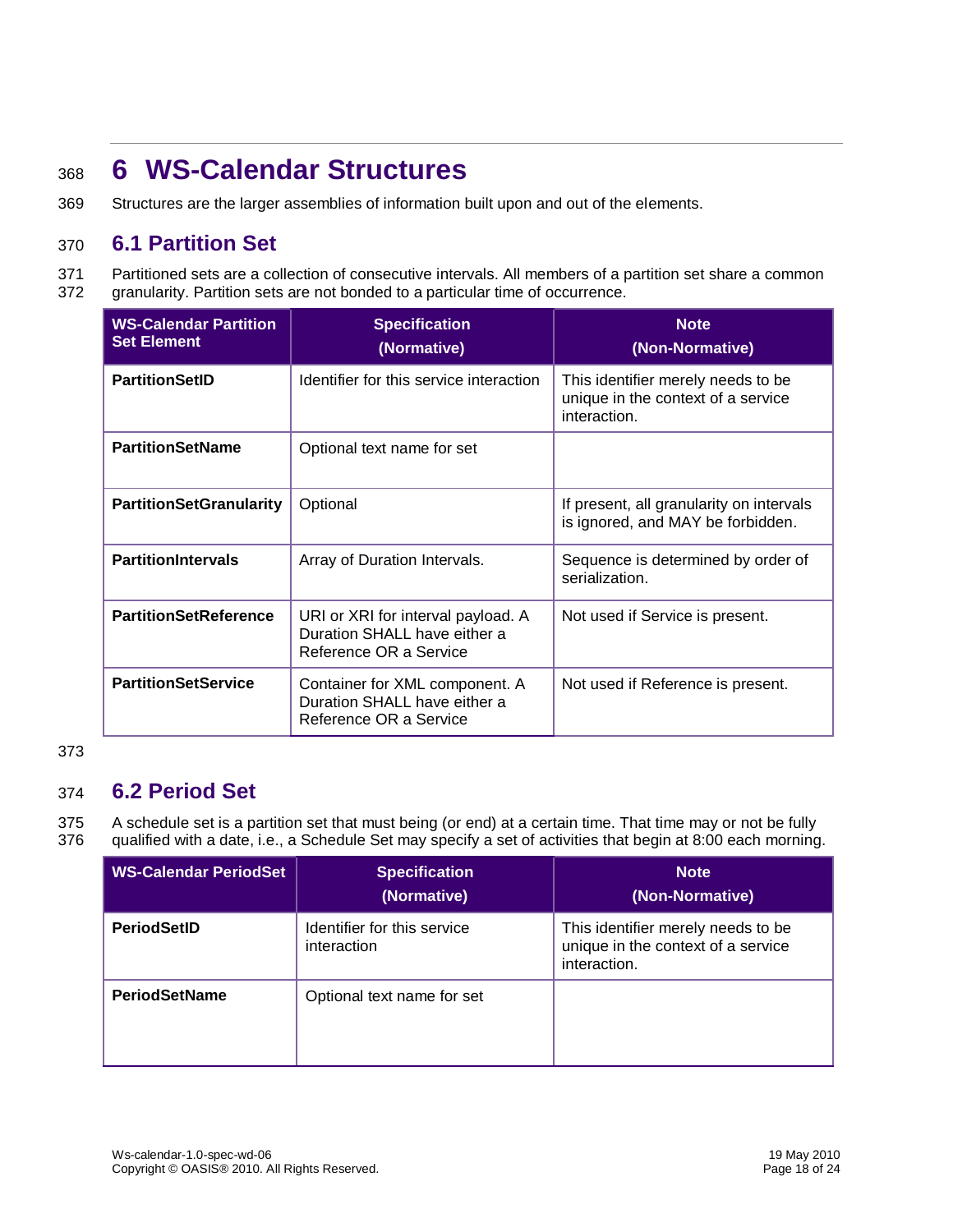| <b>WS-Calendar PeriodSet</b> | <b>Specification</b><br>(Normative)                                                        | <b>Note</b><br>(Non-Normative)                                                                          |
|------------------------------|--------------------------------------------------------------------------------------------|---------------------------------------------------------------------------------------------------------|
| <b>PeriodSetBegin</b>        | Time Schedule Set must begin                                                               | Legal formats can exclude date and<br>time zone if necessary to support<br>repeating or local schedules |
| <b>PeriodSetEnd</b>          | Time Schedule Set must end                                                                 | Legal formats can exclude date and<br>time zone if necessary to support<br>repeating or local schedules |
| <b>PeriodSetGranularity</b>  | Optional                                                                                   | If present, all granularity on intervals<br>is ignored, and MAY be forbidden.                           |
| <b>PartitionedIntervals</b>  | Array of Intervals.                                                                        |                                                                                                         |
| <b>PeriodSetReference</b>    | URI or XRI for interval payload. A<br>Period SHALL have either a<br>Reference OR a Service |                                                                                                         |
| <b>PeriodSetService</b>      | Container for XML component. A<br>Period SHALL have either a<br>Reference OR a Service     |                                                                                                         |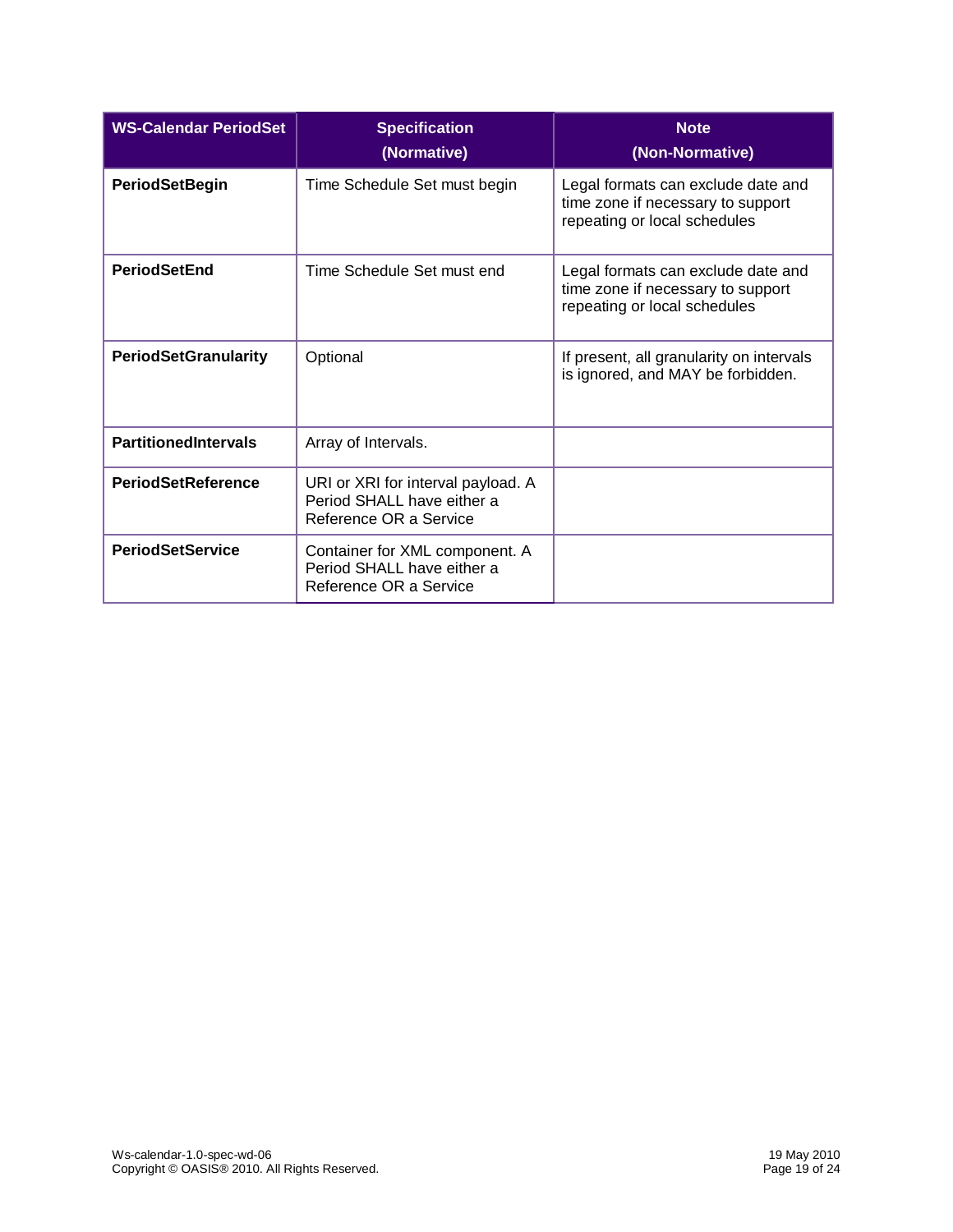# <span id="page-19-0"></span>**7 Sequence of Operations**

- *The committee has not yet developed this work.*
- *It is the plan of the committee to investigate adding some interval and schedule attributes from iCalendar*
- *to the already existing work of BPELWS. The committee intends to begin this work while chapters 1-6 are*
- out for preliminary public comment.
-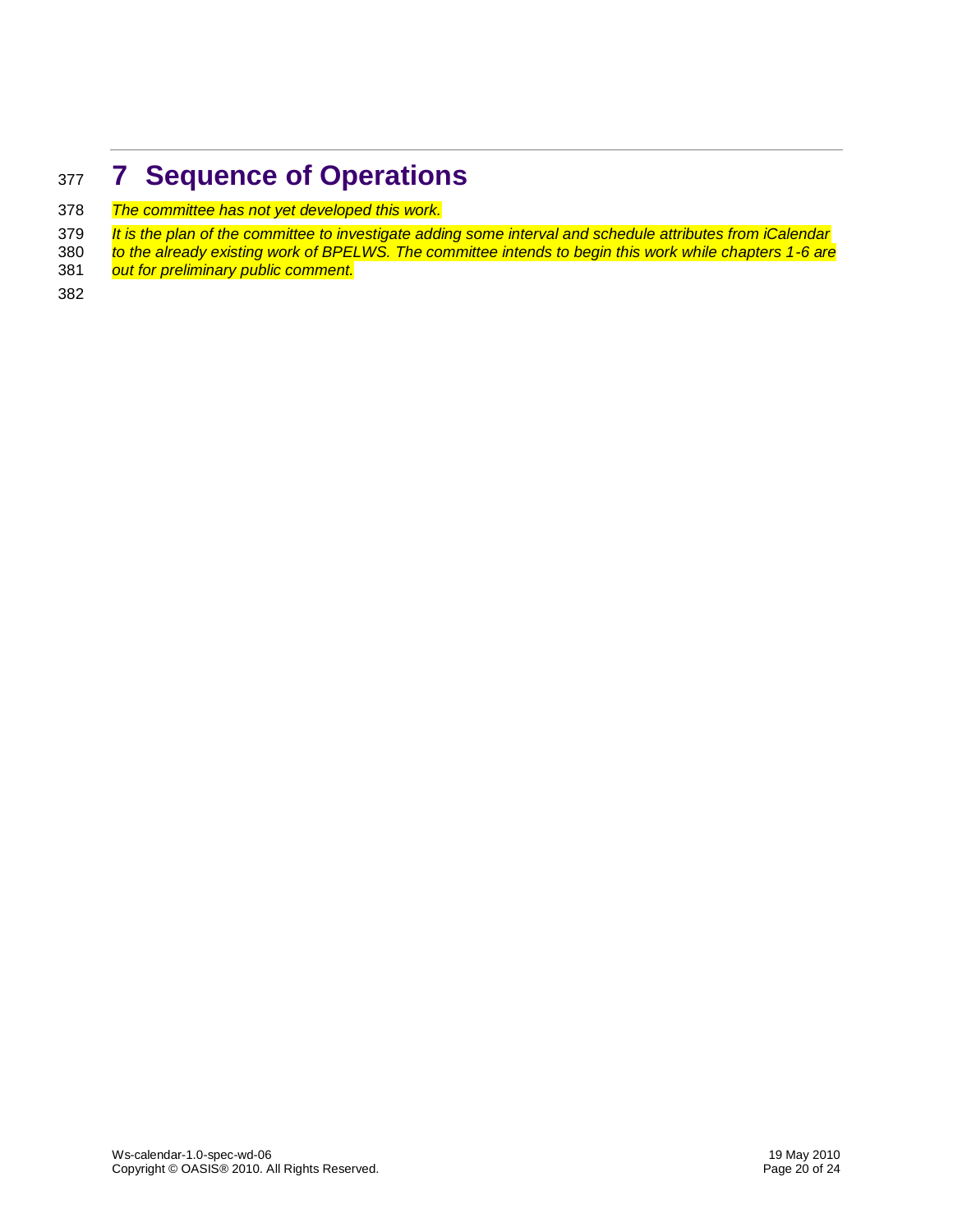# <span id="page-20-0"></span>**8 Conformance**

- *Note: The last numbered section in the specification must be the Conformance section. Conformance*
- *Statements/Clauses go here.*
- *All OASIS specifications require conformance*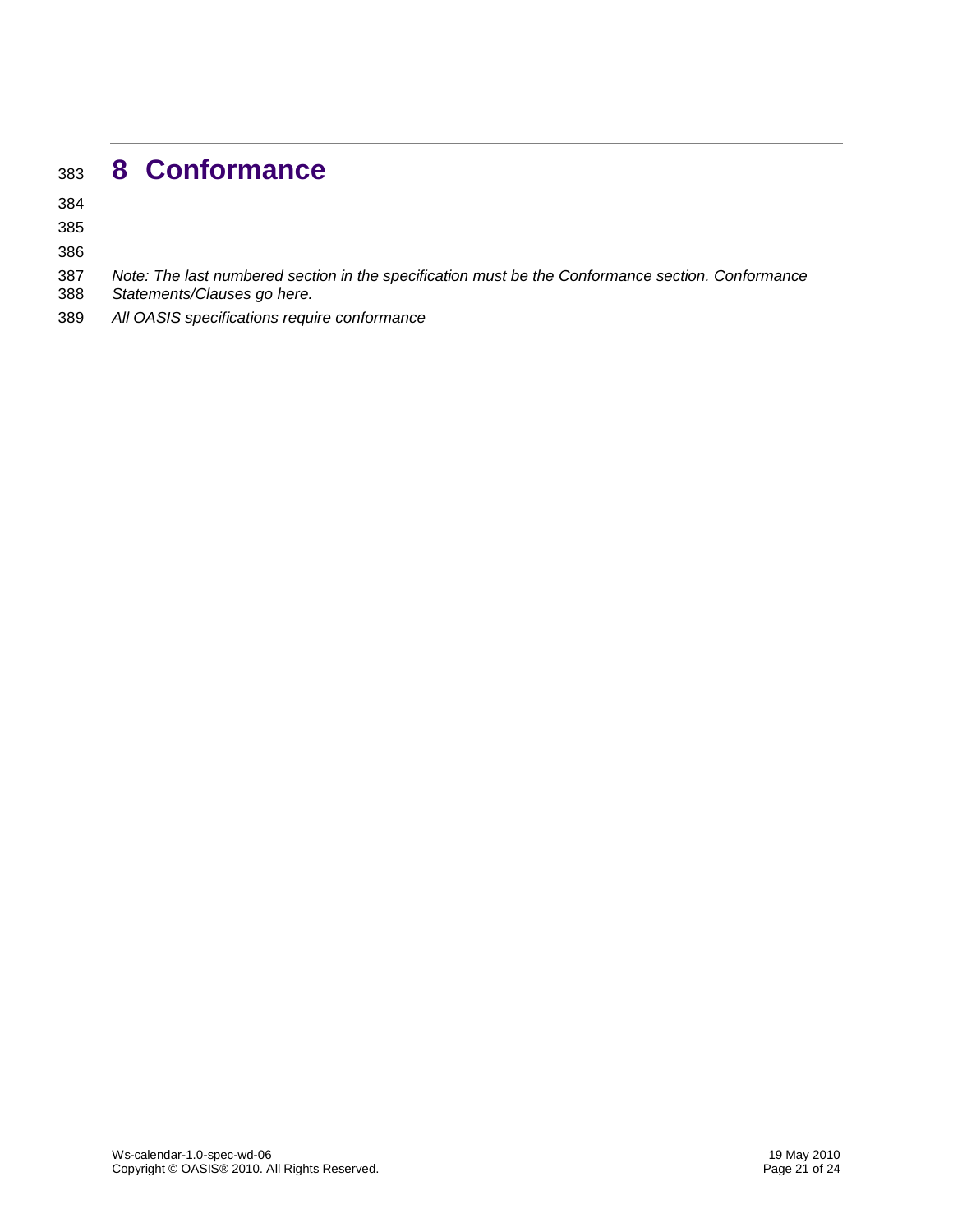# <span id="page-21-0"></span>**Acknowledgements**

- The following individuals have participated in the creation of this specification and are gratefully
- acknowledged:

#### **Participants:**

- Brad Benson, Trane
- Edward Cazalet, Individual
- Toby Considine, University of North Carolina at Chapel Hill
- William Cox, Individual
- Craig Gemmill, Tridium, Inc.
- Girish Ghatikar, Lawrence Berkeley National Laboratory
- Gale Horst, Electric Power Research Institute (EPRI)
- Gershon Janssen, Individual
- Ed Koch, Akuacom Inc.
- Benoit Lepeuple, LonMark International\*
- Carl Mattocks, CheckMi\*
- Robert Old, Siemens AG
- Alexander Papaspyrou, Technische Universitat Dortmund
- Jeremy Roberts, LonMark International\*
- David Thewlis, CalConnect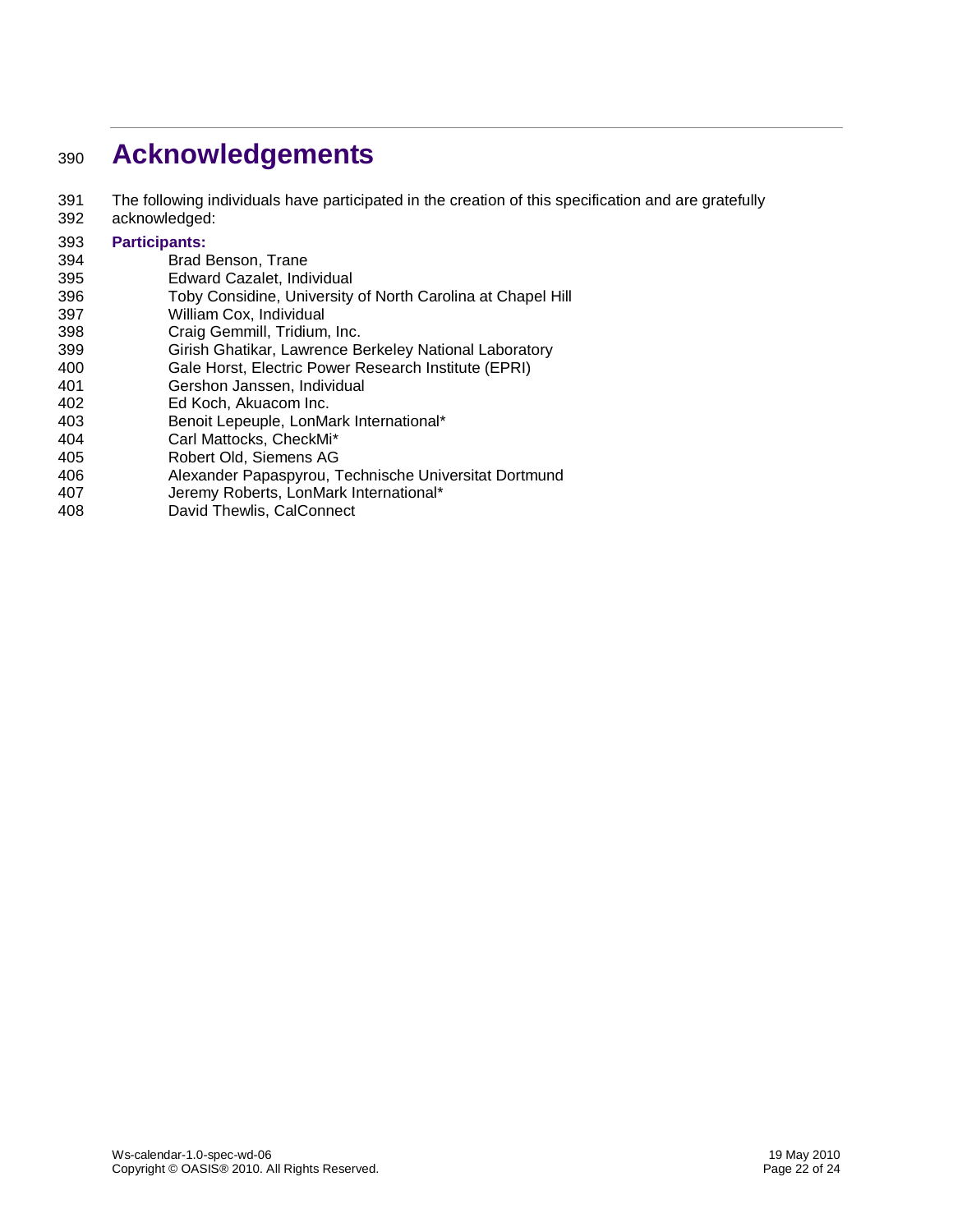# <span id="page-22-0"></span><sup>409</sup> **Background**

410